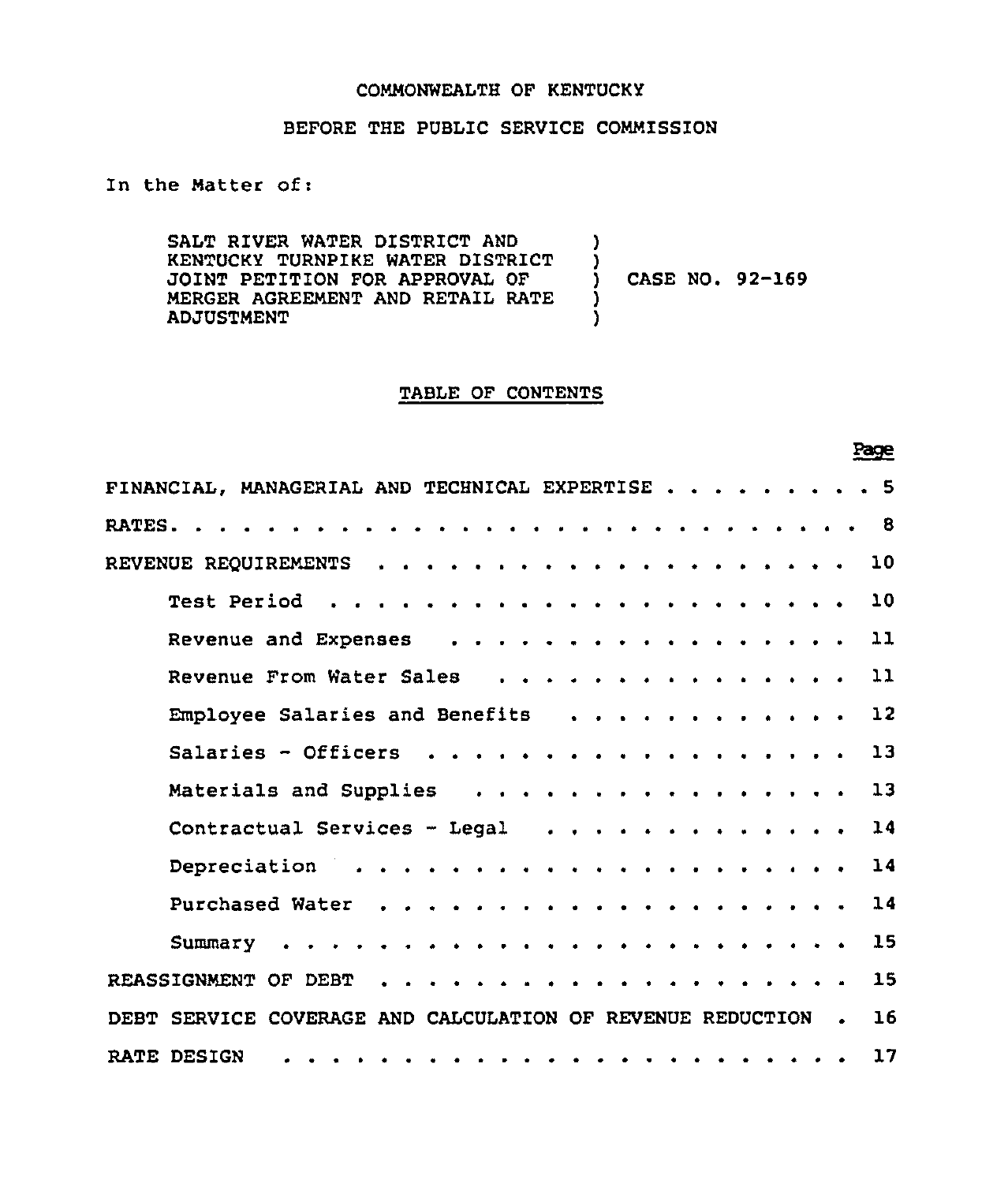| FUTURE CONSTRUCTION AND FINANCING 20 |  |  |  |  |  |  |  |  |  |  |  |  |
|--------------------------------------|--|--|--|--|--|--|--|--|--|--|--|--|
| VERIFICATION OF BILLED AMOUNTS 20    |  |  |  |  |  |  |  |  |  |  |  |  |
|                                      |  |  |  |  |  |  |  |  |  |  |  |  |
|                                      |  |  |  |  |  |  |  |  |  |  |  |  |
| KENTUCKY TURNPIKE TARIFF FILING 23   |  |  |  |  |  |  |  |  |  |  |  |  |
|                                      |  |  |  |  |  |  |  |  |  |  |  |  |
|                                      |  |  |  |  |  |  |  |  |  |  |  |  |
|                                      |  |  |  |  |  |  |  |  |  |  |  |  |

 $\label{eq:2.1} \frac{1}{\sqrt{2}}\int_{\mathbb{R}^3}\frac{1}{\sqrt{2}}\left(\frac{1}{\sqrt{2}}\right)^2\frac{1}{\sqrt{2}}\left(\frac{1}{\sqrt{2}}\right)^2\frac{1}{\sqrt{2}}\left(\frac{1}{\sqrt{2}}\right)^2.$ 

 $\bullet$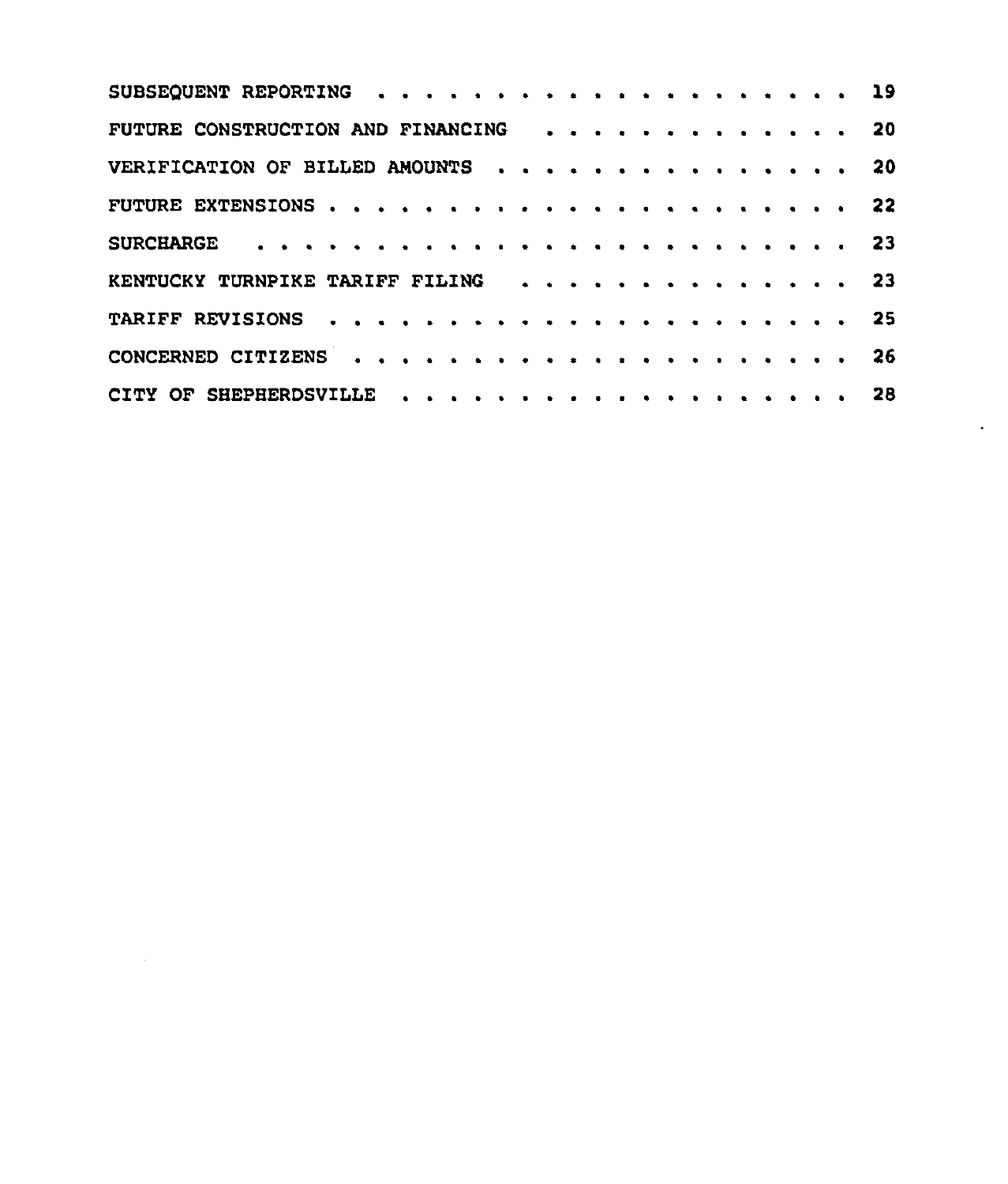### COMMONWEALTH OF KENTUCKY

#### BEFORE THE PUBLIC SERVICE CONNISSION

In the Natter of:

SALT RIVER WATER DISTRICT AND KENTUCKY )<br>TURNPIKE WATER DISTRICT JOINT PETITION ) CASE NO. 92-169 TURNPIKE WATER DISTRICT JOINT PETITION FOR APPROVAL OF MERGER AGREEMENT AND RETAIL RATE ADJUSTMENT

#### O R D E R

On April 15, 1992, Salt River Water District ("Salt River") and Kentucky Turnpike Water District ("Kentucky Turnpike") filed a joint petition for approval of a merger agreement and a retail rate adjustment. Salt River and Kentucky Turnpike are public water utilities organized under the provisions of KRS Chapter 74 and provide water to or for the public for compensation subject to this Commission's jurisdiction under KRS 278.040 and KRS 278.015.

Salt River provides water service to approximately 1,100 customers in Bullitt County, Kentucky, and purchases its water from Kentucky Turnpike. Kentucky Turnpike provides retail water service to approximately 3,300 customers in Bullitt County, Kentucky. Kentucky Turnpike procures its water from the Louisville Water Company ("Louisville Water") pursuant to a lease agreement dated November 15, 1968 subject to modifications and a settlement agreement dated October 21, 1975. This original lease agreement was approved by the Commission in Case No.  $4702.^1$ 

 $\mathbf{1}$ Case No. 4702, Application for a Certificate of Public Convenience and Necessity, Order Authorizing Issue of Bonds, and Order Authorizing Rate Tariff.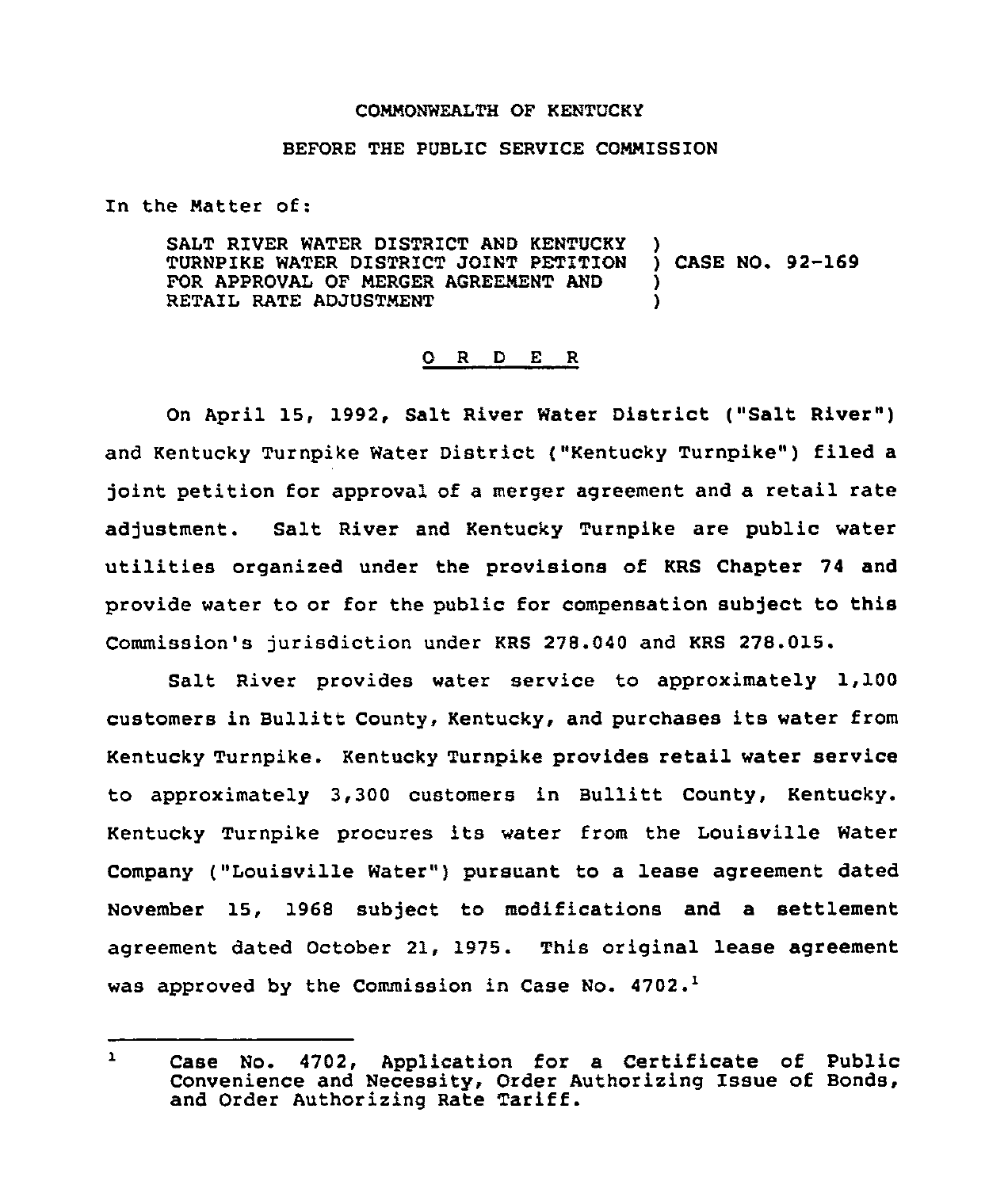On April 14, 1992, both districts, pursuant to KRS 74.363,<sup>2</sup> entered into and executed the merger agreement which is the subject of this proceeding before the Commission. The petitioners seek to merge Salt River into Kentucky Turnpike as an operating division, i.e. Kentucky Turnpike Water District Division No. 2. The existing Kentucky Turnpike would then become operating Division No. 1. The merger document contains the usual legal recitals which provide, in part, that Salt River will convey its assets and legal liabilities to Kentucky Turnpike without charge, with the exception of a water storage tank, a booster pump station, and an access road. Those facilities will be transferred to Kentucky Turnpike at current book value plus interest at 7.9 percent, the rate currently being paid by Salt River on its bonded indebtedness. In lieu of any direct payment to Salt River, the districts agree that Division No. 1

 $\overline{2}$ KRS 74.363 provides that; "Boards of commissioners of any two (2) or more water districts may by concurrent action and by approval of a majority of the membership of the board of each merge their districts into one (1). In case of <sup>a</sup> merger the members of the boards of commissioners of the merged water districts may serve out the terms for which they were appointed and the merged districts may continue to be governed by a board of commissioners whose total number shall not be greater than three {3) commissioners for each county represented. The resulting district shall take over all the assets and legal liabilities of the water districts joining in the merger. Bonded obligations of any district secured by the right to levy an assessment as provided by KRS 74.130 through 74.230 or secured by the revenue of the systems operated by the district shall continue to be retired or <sup>a</sup> sinking fund for such purpose created from the tax assessments or revenue from the system operated by the district from funds collected over the same area by the new board of commissioners in accordance with the laws under which the bonds were issued until all bonded obligations of the old district have been retired."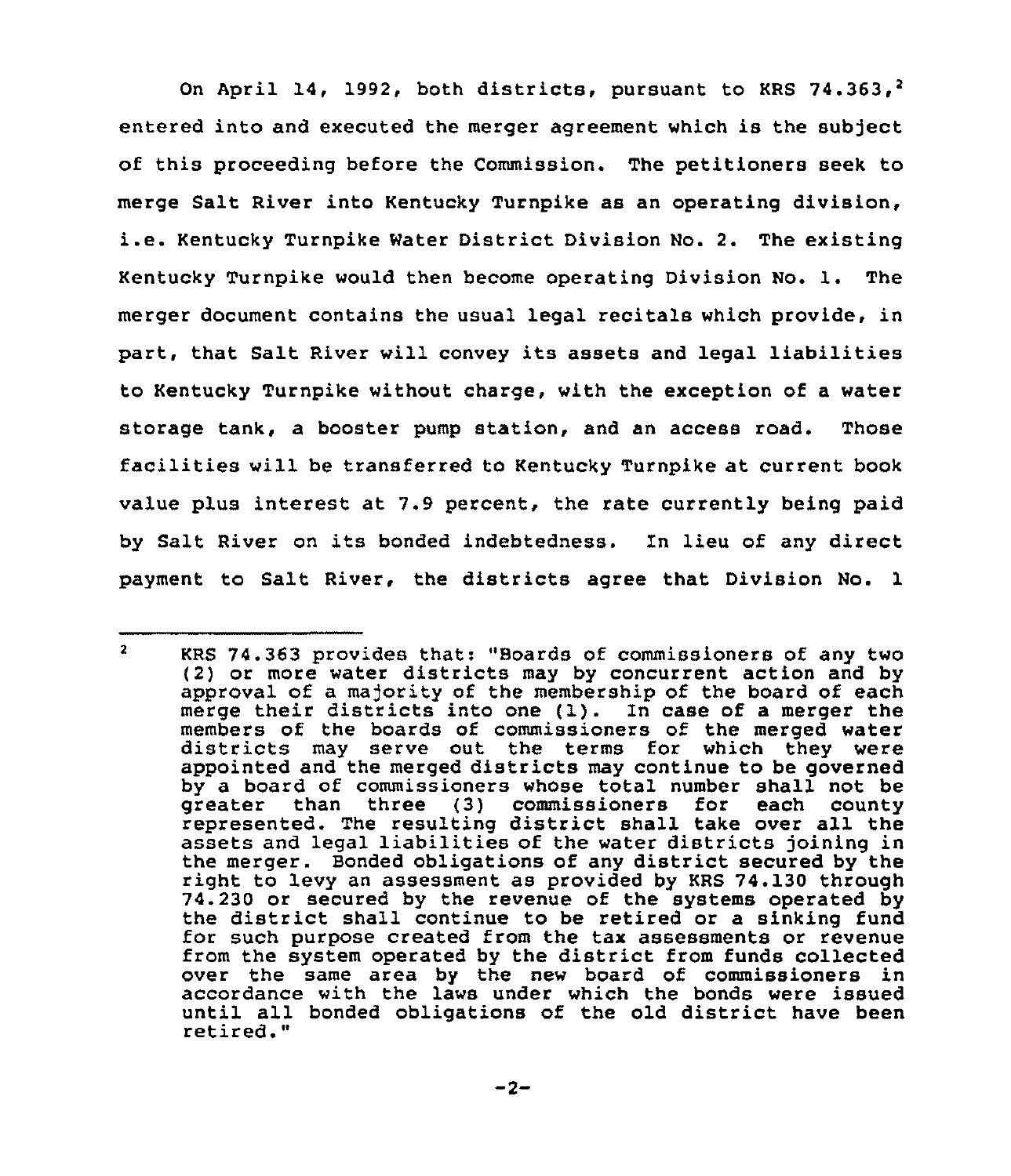shall assume a portion of Salt River's bonded obligation to the Kentucky Infrastructure Authority egual to the actual book value of the facilities. Kentucky Infrastructure Authority has approved the transfer of these facilities and the assumption of the obligation by Kentucky Turnpike.<sup>3</sup> The merger document further provides that after merger, the service territories previously held by the two districts will be known as Kentucky Turnpike Water District and two separate operating divisions will be recognised for rate-making purposes only. The former Salt River customers would be transferred to and become customers of Division No. <sup>2</sup> and the former Kentucky Turnpike customers would become customers of Division No. 1. If the merger is approved, Salt River will retire all outstanding accounts payable and other short-term debts; pay off the outstanding balance, principle, and interest owed under a bonded indebtedness to Farmers Home Administration;<sup>4</sup> and, transfer its existing employees and their associated benefits to Kentucky Turnpike.

Kentucky Turnpike agrees, if the merger is approved, to establish Kentucky Turnpike Operating Divisions No. 1 and No. 2. Kentucky Turnpike agrees to transfer all its assets and liabilities into Division No. 1, to employ all of Salt River's existing employees at Division No. <sup>2</sup> and, to assign their associated wages

 $\mathbf{3}$ Attachment to Prefiled Testimony of James H. Rice, filed July 10, 1992.

 $\blacktriangleleft$ Transcript of Evidence (T.E.), Vol. I at 50; The bonded indebtedness to Farmers Home Administration has since been retired.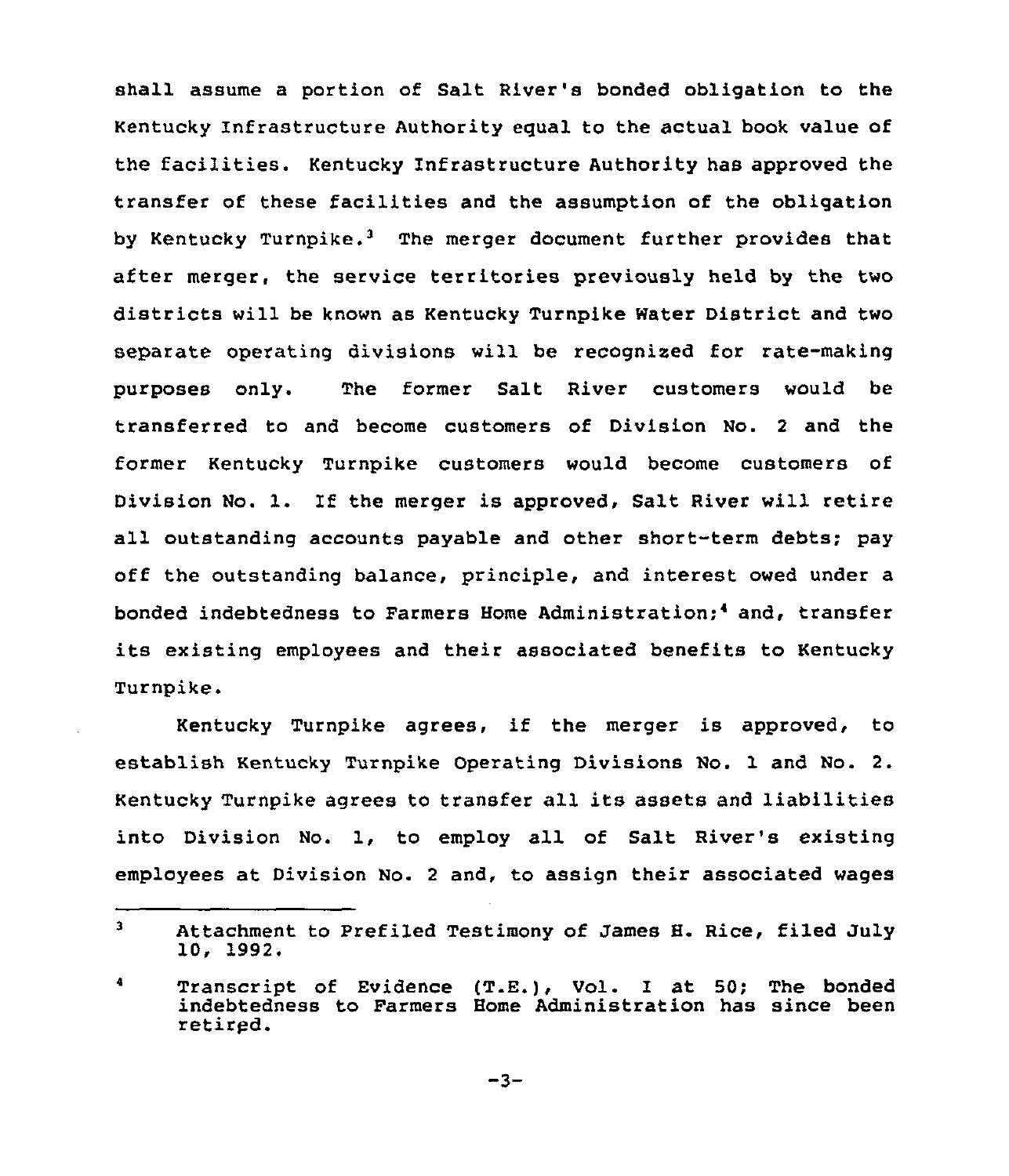and costs on the basis of a 75 percent Division No. 2 and 25 percent Division No. 1 allocation.

The merger document provides that the merged District will be governed by a board of commissioners pursuant to KRS Chapter 74 consisting initially of five persons; three shall be existing commissioners of Kentucky Turnpike, and two shall be existing commissioners of Salt River. The merger document provides that the five member board shall operate for a period of at least one, but not more than three years after which the number of commissioners shall be reduced to three as the terms of commissioners in excess of three expire.<sup>5</sup>

The City of Shepherdsville, in whose corporate limits approximately 800 of the Salt River customers reside, and the Concerned Citizens of Salt River ("Concerned Citizens" ), <sup>a</sup> group of ratepayers of Salt River, intervened in this proceeding. Both parties participated fully in discovery and the evidentiary hearing conducted in this proceeding.

The parties acknowledge that the Commission's statutory authority to consider this merger agreement is found at KRS 278.020(4) which provides:

> No person under the jurisdiction of the commission shall acquire or transfer ownership<br>of or control, or the right to control any utility, by sale of assets, transfer of stock or otherwise, or abandon the same without<br>prior approval of the commission. The prior approval of the commission.

This provision appears to conflict with KRS 74.363 which  $\mathbf{S}$ provides the existing Commissioners may serve out their appointed terms until their number is reduced to three.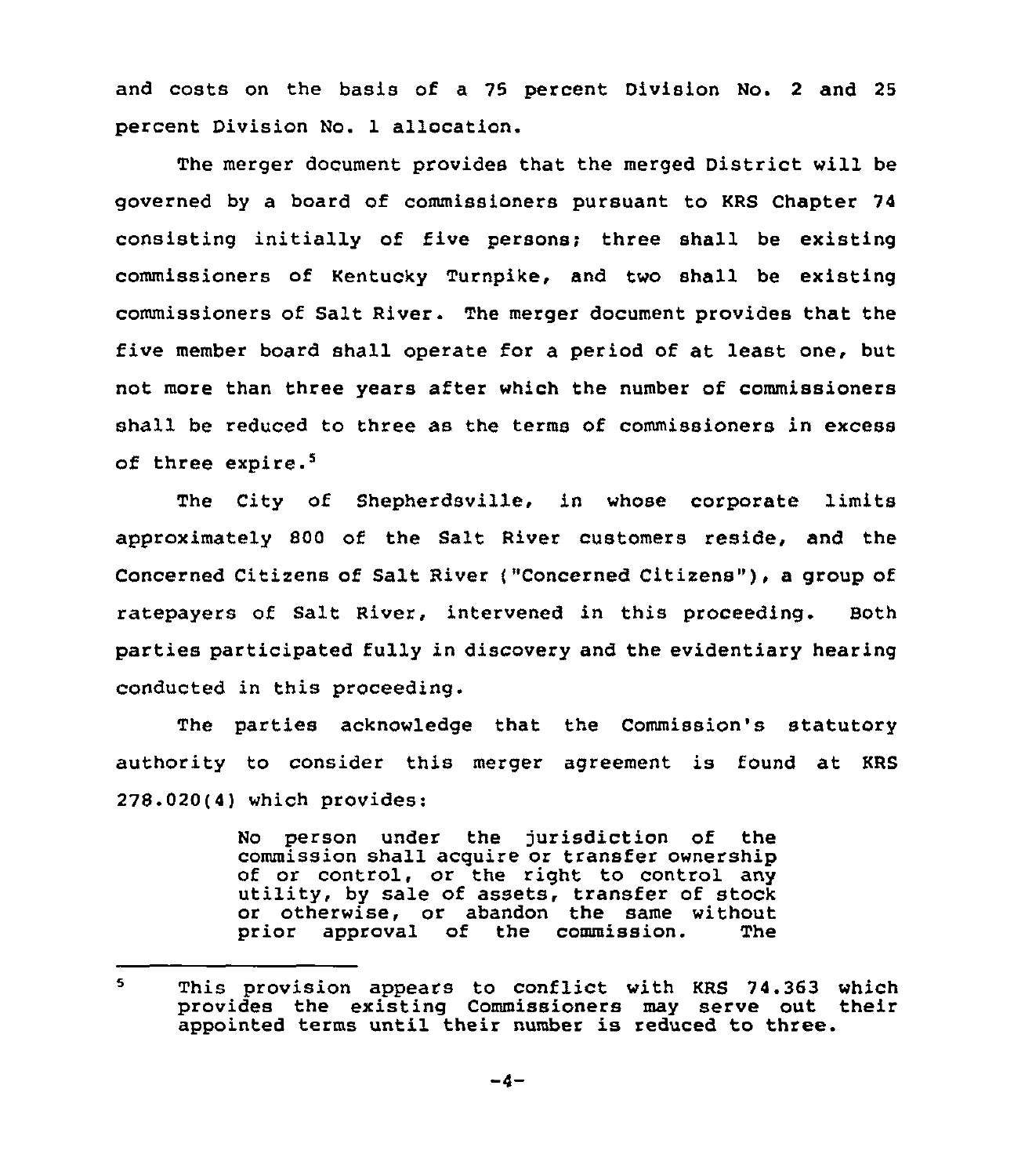commission shall grant its approval if the financial, technical, and managerial abilities to provide reasonable service.

In addition to the merger proposal, other issues were raised by the parties including a proposed retail rate reduction for Salt River and a request for approval of the existing rates for Kentucky Turnpike under KRS 278.190. Although these are the central issues in this proceeding, other issues have been raised which will be dealt with elsewhere in this Order.

After careful consideration of the record in this proceeding, including the testimony at the hearing and the briefs of counsel, and being otherwise sufficiently advised, the Commission finds that financial, managerial and technical expertise to provide reasonable service has been demonstrated and the public interest is best served by approving this merger agreement subject to the conditions and modifications discussed below.

## FINANCIAL, MANAGERIAL AND TECHNICAL EXPERTISE

Kentucky Turnpike is operated by Louisville Water pursuant to a lease agreement effective until the year 2008.<sup>6</sup> Louisville Water is responsible for providing potable water to Kentucky Turnpike's customers and completely operating Kentucky Turnpike's system. The agreement provides that Louisville Water shall be responsible for all maintenance, and repairing and replacing all parts which are required to keep the system in proper operating condition. Louisville Water reads all meters, prepares and distributes all

 $-5-$ 

 $6<sup>1</sup>$ T.E., Vol. II at 207.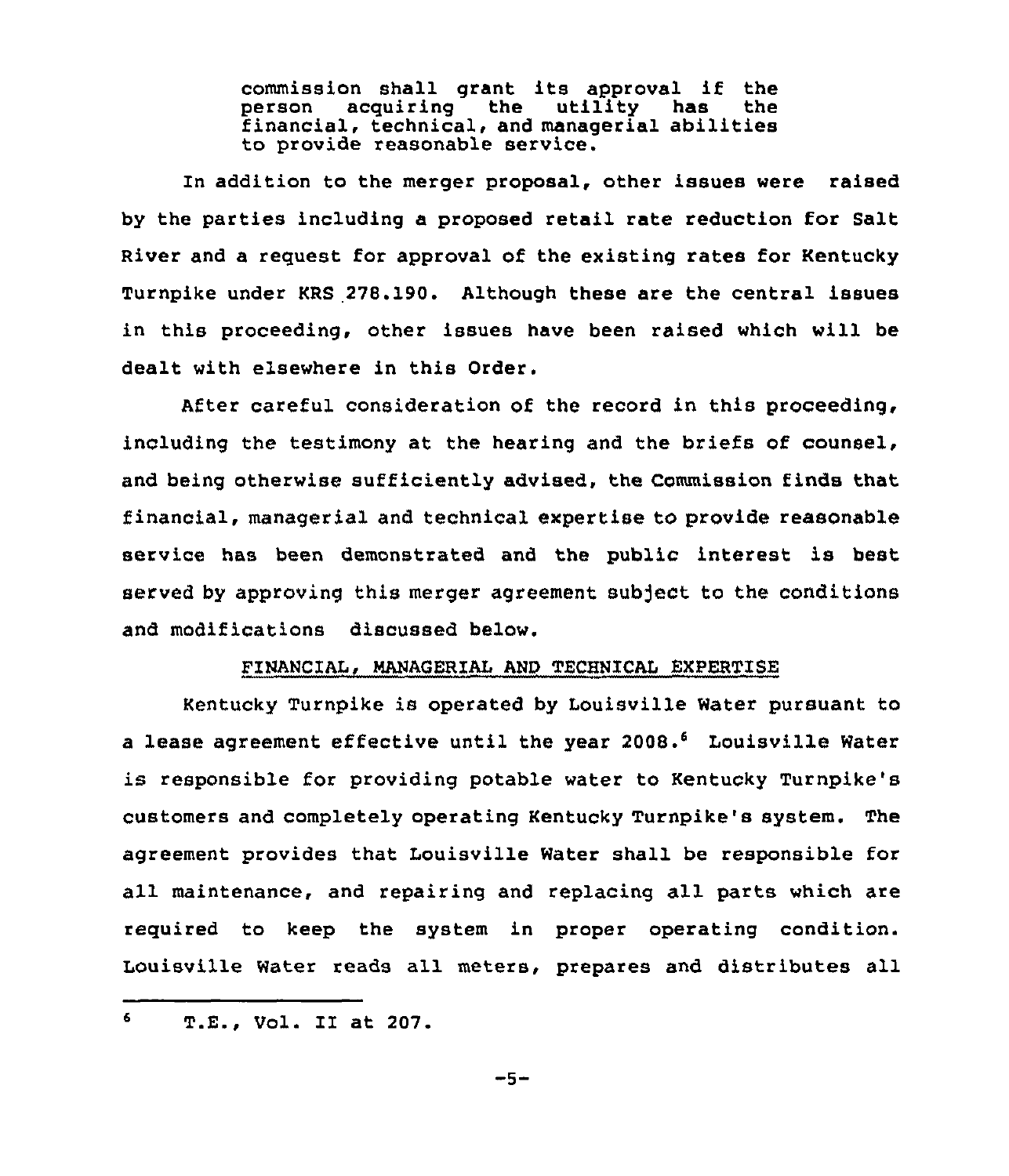billings and collects all charges for water service under Louisville Water's polices including <sup>a</sup> surcharge assessed to all customers within the boundaries of Kentucky Turnpike.

The lease agreement is beneficial to Kentucky Turnpike and its customers. The district incurs only expenses related to professional services and administration.<sup>7</sup> Kentucky Turnpike customers receive water at retail rates considerably lower than other retail rates in the area.<sup>8</sup> As Kentucky Turnpike does not currently have the capability to provide full service to its customers, it is imperative that this lease remain in effect.

Kentucky Turnpike is presently in very sound financial condition. Although the rates charged to its customers are among the lowest<sup>9</sup> in the area, as of December 31, 1991, Kentucky Turnpike had in excess of  $$600,000$  in reserves.<sup>10</sup> Salt River, however, has been plaqued with financial difficulties for a number of years.<sup>11</sup> The Commission finds that merger will likely improve Salt River's

 $\mathbf{r}$ Kentucky Turnpike Audited Financial Statements, December 31, 1991 and 1990 at 3.

 $\pmb{8}$ T.E., Vol. I1I, Intervenor Exhibit No. 9.

A water bill from Louisville Water based on 5,000 gallon  $\bullet$ a water biri from boursville water based on 5,000 galion<br>usage is \$9.17. Including the \$6 surcharge from Kentuck Turnpike, a water bill based on 5,000 gallons usage would result in a total charge of \$15.17 to the average residential customer.

<sup>10</sup> Kentucky Turnpike Audited Financial Statements, December 31, 1990 and 1991 at 2.

 $\mathbf{11}$ Case No. 90-143, The Application of Salt River Water District of Bullitt County, Kentucky for Approval to Increase Its Rates, Emergency Rate Relief Interim Order dated October 30, 1990. T.E., Vol. <sup>I</sup> at 37-39.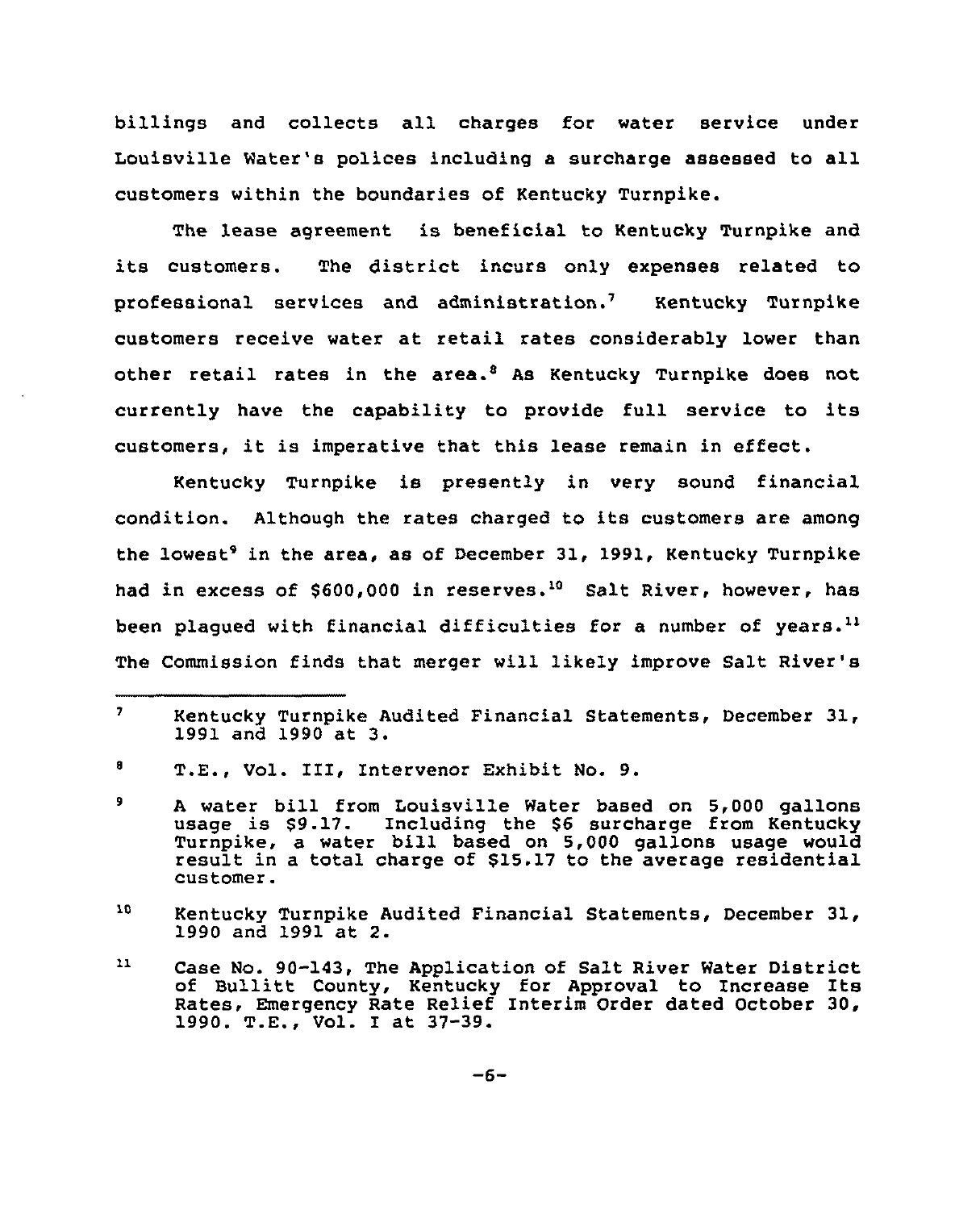financial condition through greater flexibility and access to capital markets.<sup>12</sup>

Salt River currently possesses acceptable managerial and technical expertise to operate its system. Salt River reads its own meters, bills and collects for usage and maintains its system. Under the merger proposal, Salt River's employees will be retained by the merged district and will continue to provide their expertise as necessary. Kentucky Turnpike will benefit from Salt River's administrative and maintenance expertise which will be necessary to make a smooth transition when the lease agreement expires. Salt River will benefit from Kentucky Turnpike's financial stability'3 which will facilitate the restructuring of Salt River's debt. The increased financial stability will also facilitate extending lines to unserved areas and increasing Salt River's customer base.

The Commission is concerned that once the lease expires, Kentucky Turnpike will be unable to assume all the duties currently being performed by Louisville Water. Nr. Burke, Chairman of Kentucky Turnpike, acknowledged at the hearing that even after merger, the utility will not immediately be able to assume all the duties currently performed by Louisville Water.<sup>14</sup> While the Commission agrees that the districts will not be in a position to assume all these duties on the date of closing. the record reflects

- $13$   $Id.$
- $14$ T.E., Vol. III at 179-180.

 $12$ T.E., Vol. I at 50-51; T.E., Vol. II at 25-26.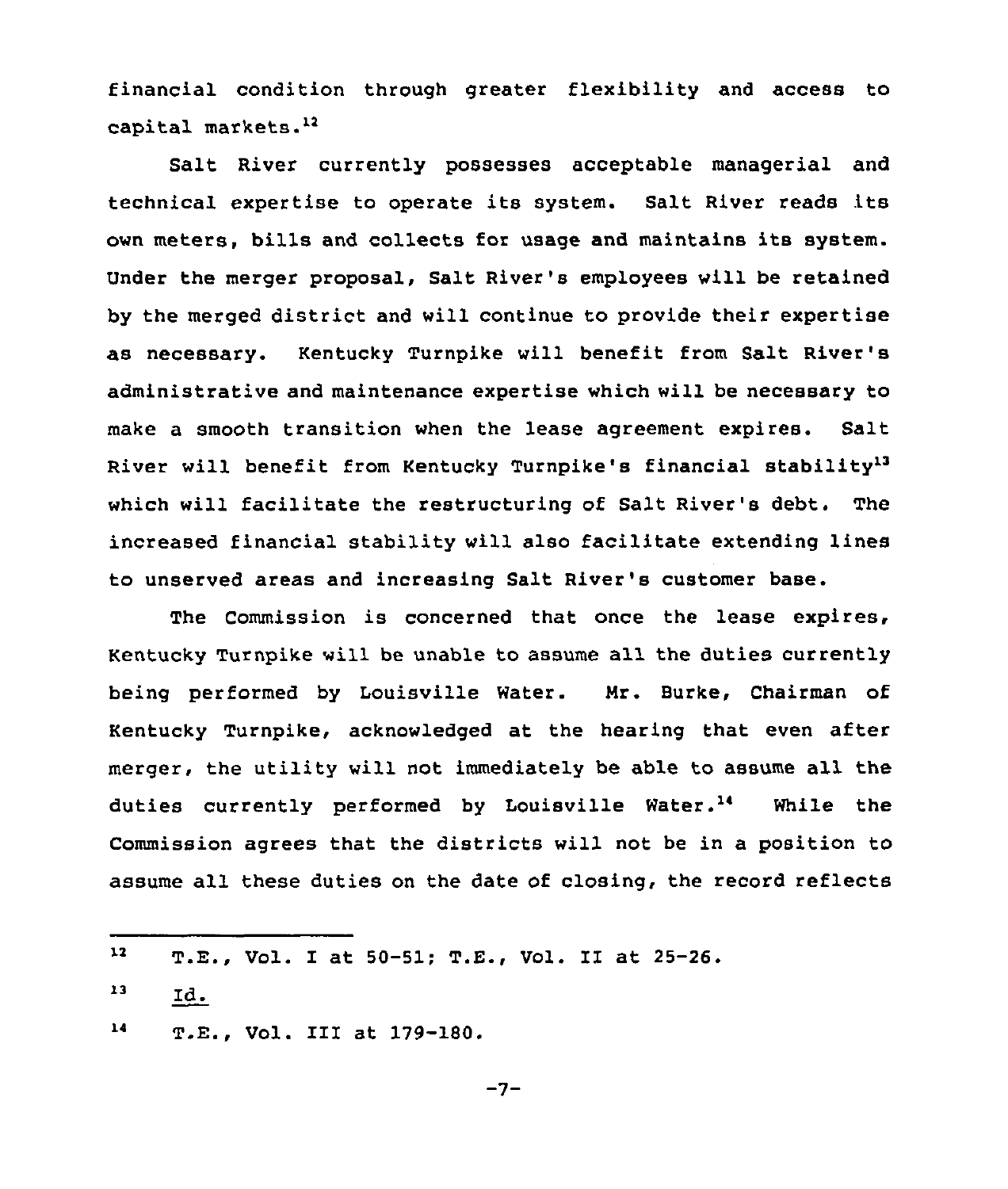that the merged district will possess the expertise necessary to operate the merged utility as the lease agreement is phased out.

The newly merged district should develop and file with the Commission a preliminary plan within one year from the date of this Order setting out the steps necessary to gradually assume operation of the merged system and to phase out the Louisville Water lease agreement. This plan should include but not be limited to provisions for maintenance, administrative services, engineering services, personnel and purchases of equipment necessary to operate the complete system, and should be developed with the assistance of the manngement of Louisville Water. It should also include steps necessary, including rate case filings, to achieve unified rates for all customers served. This plan, of course, will be subject to modifications as the lease agreement is phased out and as circumstances dictate.

#### RATES

The districts proposed to maintain separate rates for the merged entities until their outstanding debt prior to merger is retired.<sup>15</sup>

Under the lease agreement with Louisville Water, Kentucky Turnpike is required to charge its customers <sup>a</sup> surcharge based on the size of service connection. The amounts collected under the surcharge are placed in various accounts to fund Kentucky Turnpike's lease and bond obligations and to pay for new projects

 $-8-$ 

 $15<sub>1</sub>$ Merger Petition at <sup>5</sup>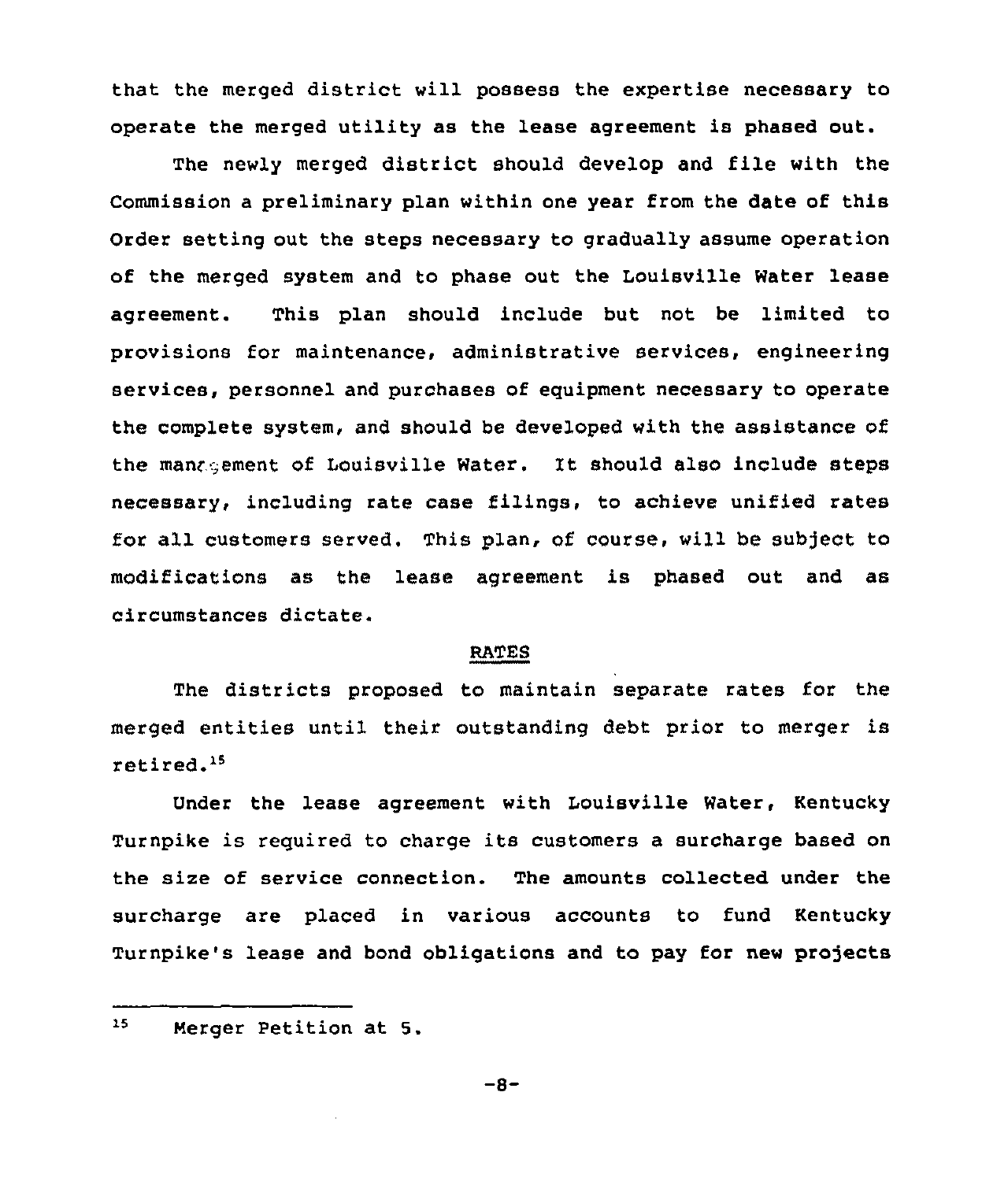in Kentucky Turnpike's service area. Under the lease agreement Kentucky Turnpike's customers are charged rates predetermined by Louisville Water's charges for water service plus the surcharge amount which may be revised by Kentucky Turnpike with Commission approval.

The districts have stated that any new reserves accumulated from surcharge revenues would first be used to meet Division No. 1's lease and bond obligations and then be available for use throughout the merged system for various construction and service projects.<sup>16</sup> During the test year, Kentucky Turnpike collected approximately \$227,000 in surcharge revenues. Assuming the surcharge remains the same and allowing for increased debt service coverage as noted on page 16 of this Order, approximately \$110,474 would be available annually for system-wide improvements. The Commission agrees that surcharge revenues above those required to fund Division No. 1's lease and bond obligations should be used throughout the merged district.

The Concerned Citizens propose that the merged district have one rate for all its customers and that the rate should be based on the merged entity's cost of service. They assert that a single rate would end the "unreasonable" difference between the rates of the two utilities.<sup>17</sup>

- 16 Joint Brief at 18.
- $17<sub>1</sub>$ Concerned Citizens Brief at 13.

 $-9-$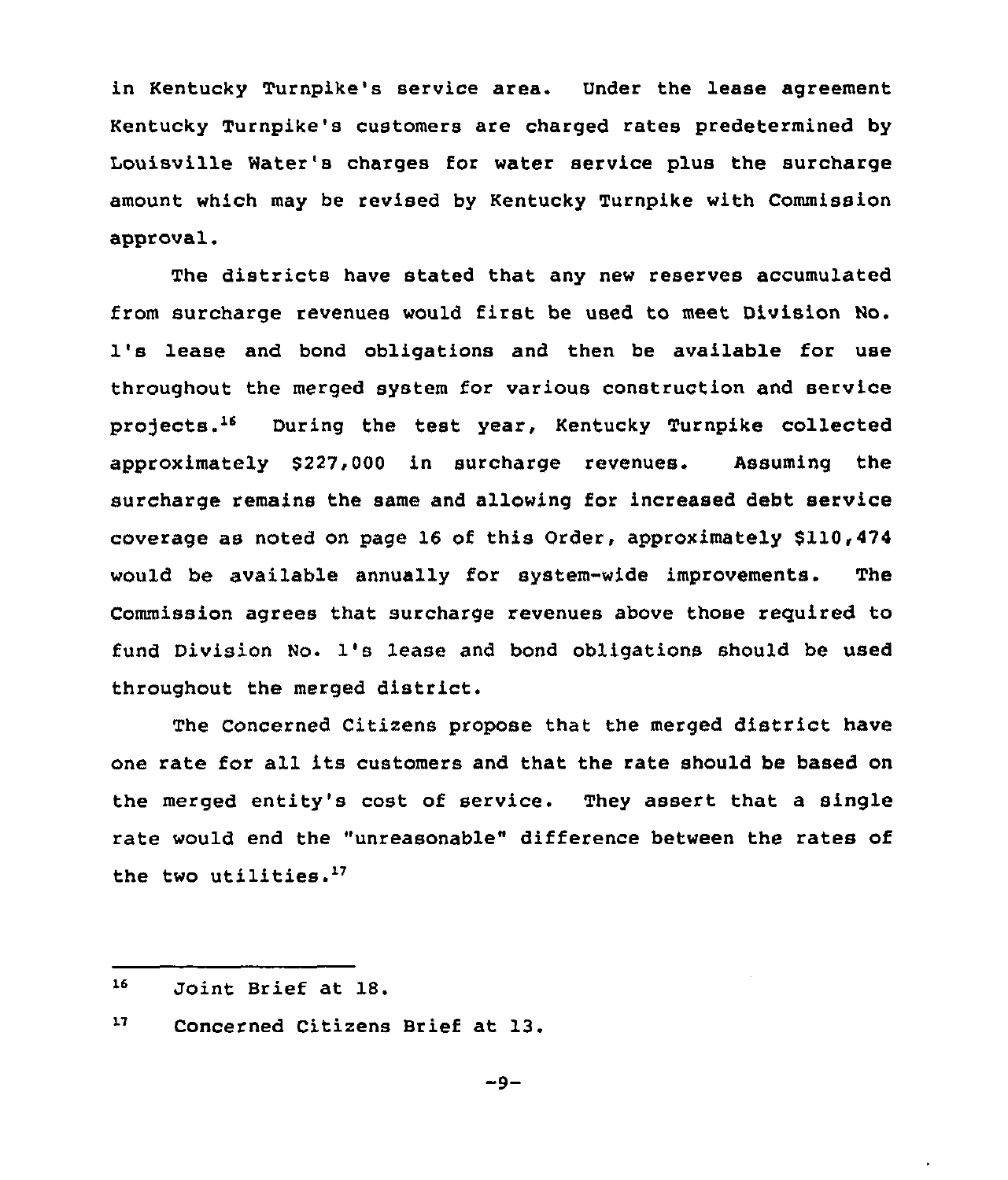KRS 74.363 requires merged utilities with separate bonded indebtedness to collect revenue only from the customers in the area of the utility which originally incurred the indebtedness. Thus, the Commission cannot lawfully set uniform rates for the merged district until the bonded indebtedness is retired, either through outright repayment or repayment after negotiation of new consolidated debt. To establish one set of rates in this case would result in unreasonable discrimination against Kentucky Turnpike customers in violation of the clear mandate of KRS 74.363.

While there is a significant difference between the rates of the two utilities, this difference does not mean that "unreasonable" discrimination exists. It is only fair and reasonable that those customers who received service for which it was necessary to incur debt should continue to provide revenues to retire that debt. Immediate establishment of uniform rates would be at the expense of Kentucky Turnpike customers and in derogation of the rights of existing bondholders. Nonetheless, the decrease in rates granted to Salt River in this case, combined with future changes in the allocation of costs, vill gradually result in a unified rate schedule.

## REVENUE REQUIRENENTS

## Test Period

For the test period Salt River proposed to use the 1989 test year as adjusted in its most recent rate case, Case No. 90-143. Prior to the hearing, the districts filed a joint statement based on 1991 operations. There was much debate as to which test year

-10-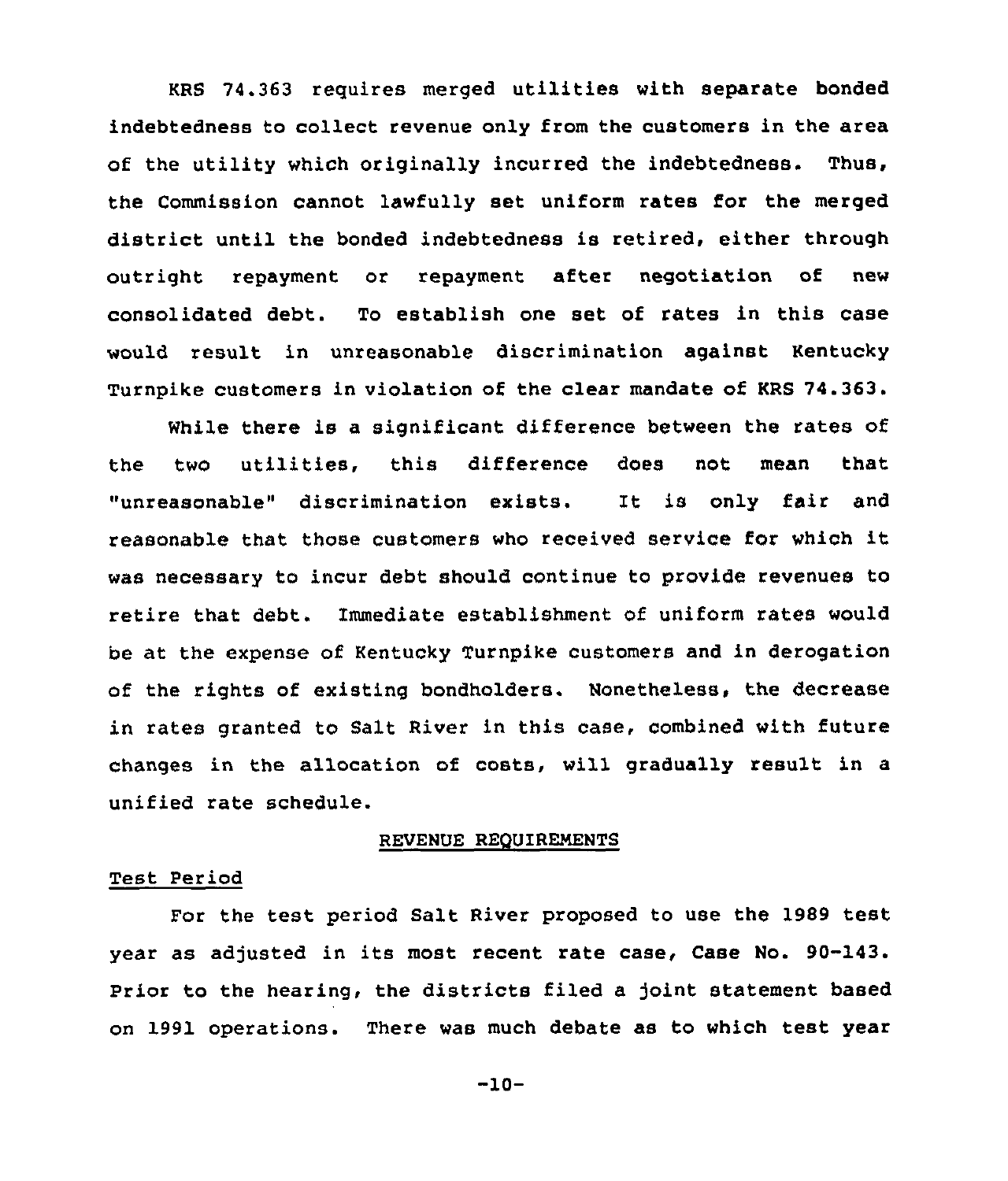should be used in the determination of Salt River's revenue requirement. The Commission finds that the most recent test year available, the calendar year ended December 31, 1991, most accurately reflects current operations and should be used to determine the fair, just and reasonable rates for Division No. 2. Revenues and Expenses

Salt River reported test-period income before debt service of  $$153,922.^{18}$  Several adjustments were proposed in the application as well as in the joint statement to reflect Salt River's projected operations as a division of the merged district. The adjustments included in the joint statement at page <sup>8</sup> would result in a net reduction in income for Salt River of \$10,550. These adjustments were based on projections and estimates and do not meet the ratemaking criteria of being known and measurable. Accordingly, the Commission has disallowed these adjustments.

The adjustments proposed by Salt River in Exhibit 7 of the Petition are discussed in the following sections.

### Revenue from Water Sales

Salt River's annual report for 1991 showed operating revenues from water sales of \$500,321 and total operating revenues of \$ 507,962. <sup>A</sup> billing analysis prepared by Salt River and filed in response to a Commission Order showed operating revenues from water sales of \$502,601. Because the billing analysis filed by Salt

<sup>18</sup> Statement Prepared in Consideration of the Joint Petition for the Approval of Merger Agreement and Retail Rate Adjustment ("Joint Statement" ), November 9, 1992, at 6.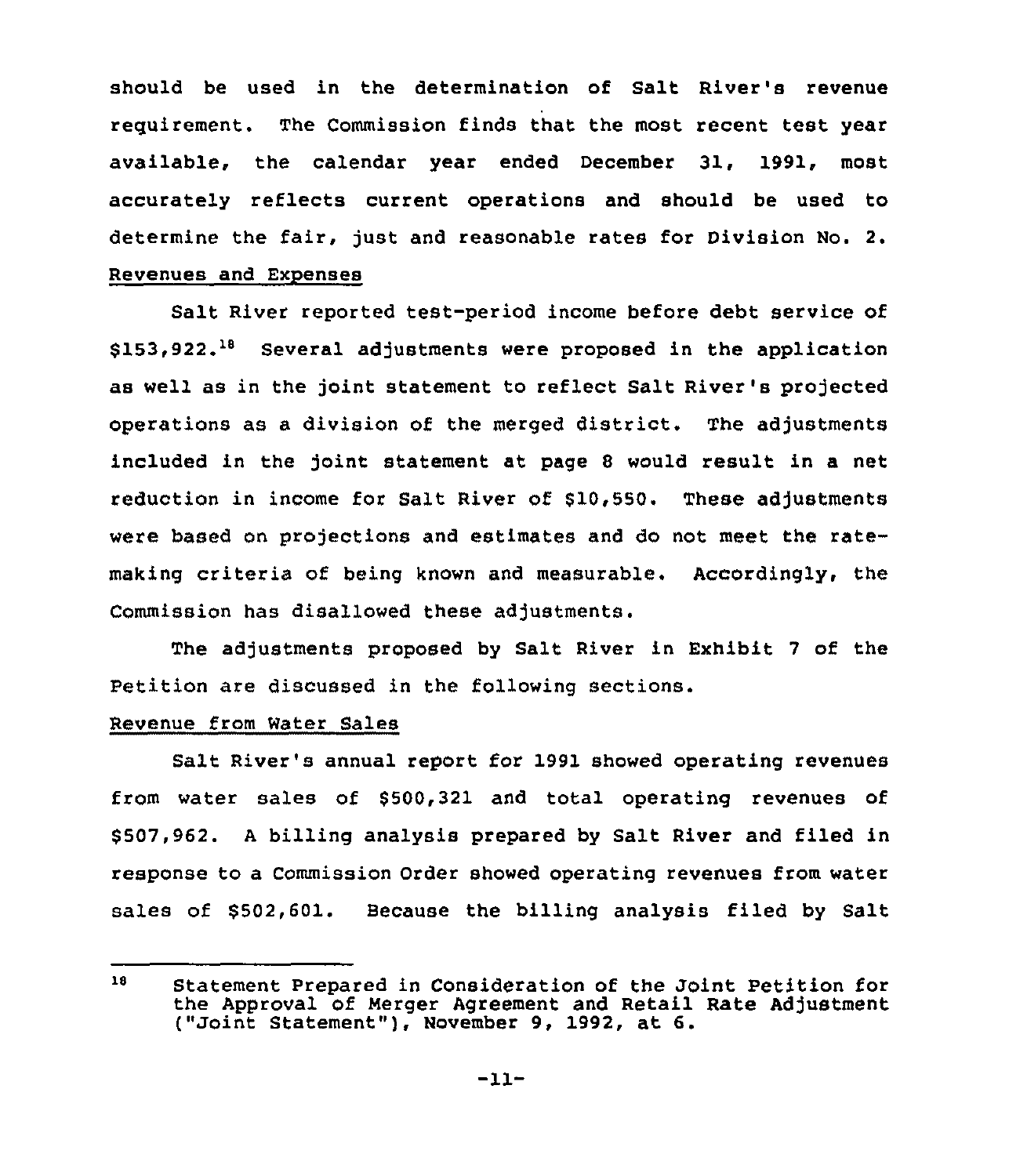River was not in a format that could be used to make adjustments to its rates, Commission Staff performed <sup>a</sup> billing analysis covering the entire test year.<sup>19</sup> Staff's billing analysis produced a revenue figure from water sales of \$503,710. This amount will be considered the actual revenue received from water sales.

## Employee Salaries <sup>a</sup> Benefits

Salt River proposed to decrease 1989 employee salary and benefits expense by \$22,421 in order to allow for the transfer of <sup>25</sup> percent of this expense to Division No. 1 of the merged utility. No basis for this percentage of allocation was included in the initial merger agreement although it was stated that it would be used until such time as a different percentage could be established through future observation and experience.<sup>20</sup> The record reflects that the 25:75 allocation was chosen because current Salt River employees will begin immediately performing limited services for and on behalf of Division No. l.

The best allocation cannot be determined until the merged utility has actually operated as such and actual expenses can be traced to the separate divisions. The Commission acknowledges that current Salt River employees will be required to perform services for Division No. 1. Such services will include implementation of the merger itself as well as the administrative duties required to

<sup>19</sup> Billing Analysis, filed November 4, 1992.

<sup>20</sup> T.E., Vol. II at 67.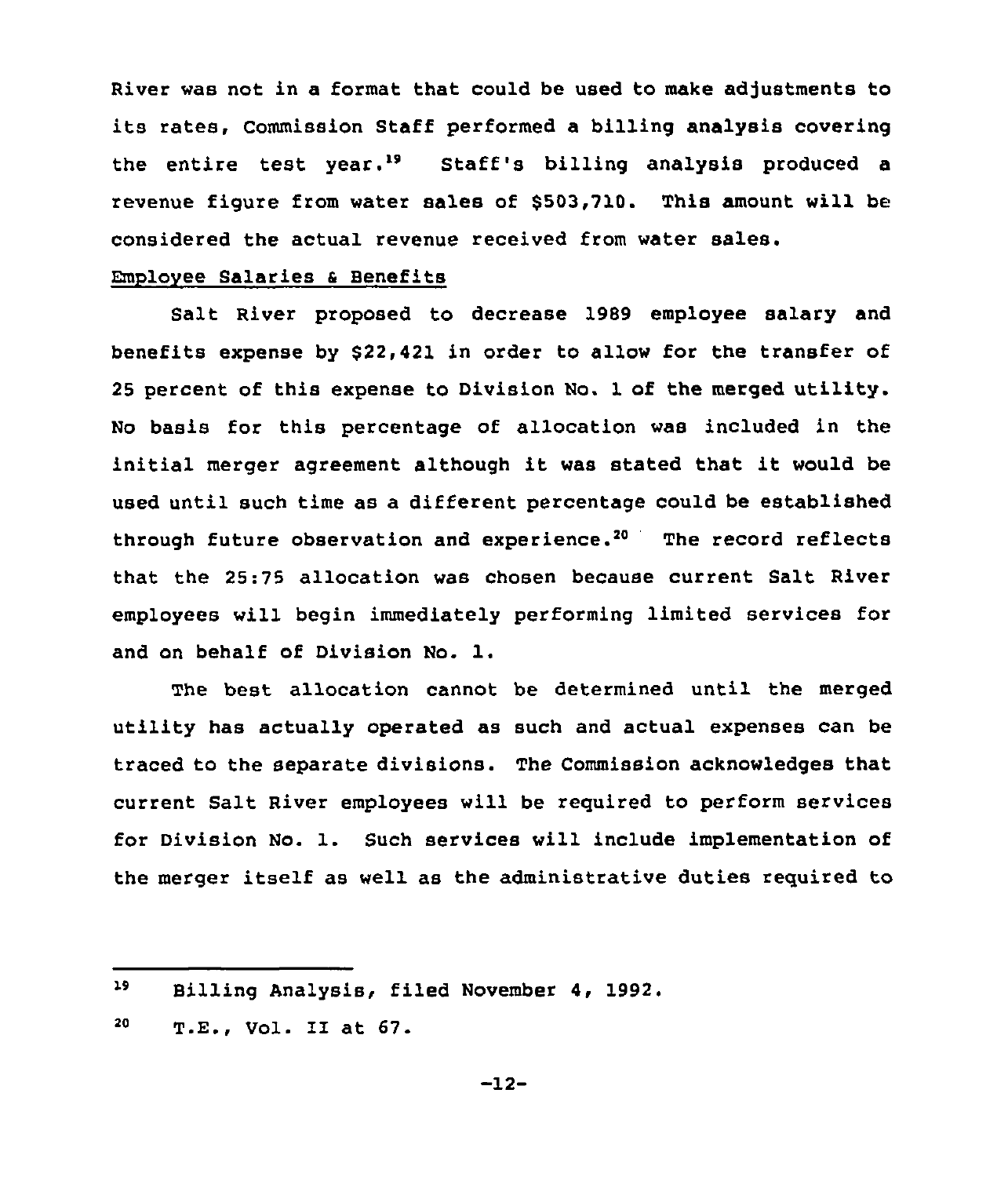bring Division No. 1 into compliance with Public Service Commission regulations.

Based on the aforementioned factors, the Commission finds the 25:75 allocation to be reasonable. The actual adjustment included for rate-making purposes is based on <sup>25</sup> percent of the 1991 salary expense of \$66,020 or a decrease to Division No. 2's test-period expenses of \$16,505.

In the event additional personnel are reguired to be employed by the merged entity, the cost of those personnel should be allocated to each division in accordance with the number of customers of each division which is currently a ratio of  $3:1.^{21}$ Commission finds this methodology to be appropriate until such time as actual allocations can be determined.

## Salaries - Officers

During the test year Salt River had only one commissioner who received annual compensation of \$1,800. Under the terms of the proposed merger agreement Division No. 2 would be represented by two commissioners. Accordingly, an adjustment was proposed to increase this expense by \$1,800 for an additional commissioner. This adjustment is reasonable and the increase is reflected in adjusted operations.

## Naterials and Supplies

An adjustment was proposed to decrease materials and supplies expense by \$4,000. This adjustment was included for the sole

-13-

<sup>21</sup> Id. at 69.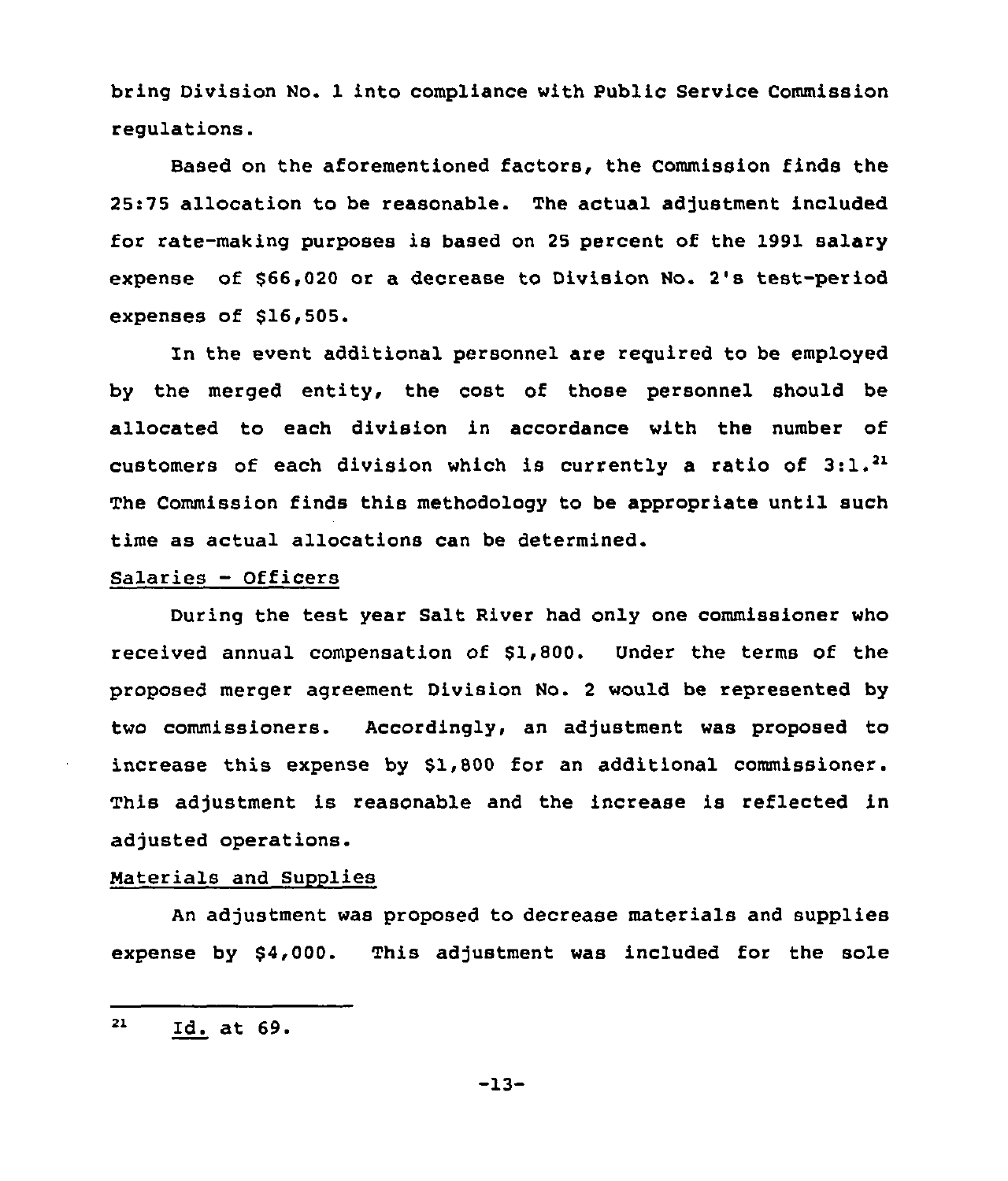purpose of correcting an error in the adjusted 1989 operations used as the basis for Exhibit 7. Since 1989 is not being used as the test year in this filing, the \$4,000 adjustment is not required.

# Contractual Services — Legal

For the test period Salt River reported legal expenses of \$1,000. Salt River indicated that this expense was for a one-time retainer fee paid to Wallace Spalding and that it would be <sup>a</sup> nonrecurring expense. Accordingly, the Commission has included an adjustment to decrease test-year expenses by \$1,000.

### Depreciation

An adjustment was included in the Joint Statement to transfer \$ 5,000 of Salt River's annual depreciation expense to Division No. 1. This expense reflects the depreciation related to the water tower, booster pump station and access road which would be transferred from Division No. 2 to Division No. 1 under the merger agreement. Based on an estimated book value of these assets of \$200,000, the Commission finds this level of depreciation expense to be reasonable and, therefore, has included the proposed decrease of \$5,000 in the calculation of Division No. 2's revenue requirement.

## Purchased Water

For the test year Salt River reported purchased water expense of \$145,285. Based on billing records provided by Louisville Water the total amount paid to Kentucky Turnpike for water purchases and surcharge expense was \$125,349. However, the difference of \$19,936 cannot be reconciled from the evidence presented. An adjustment

-14-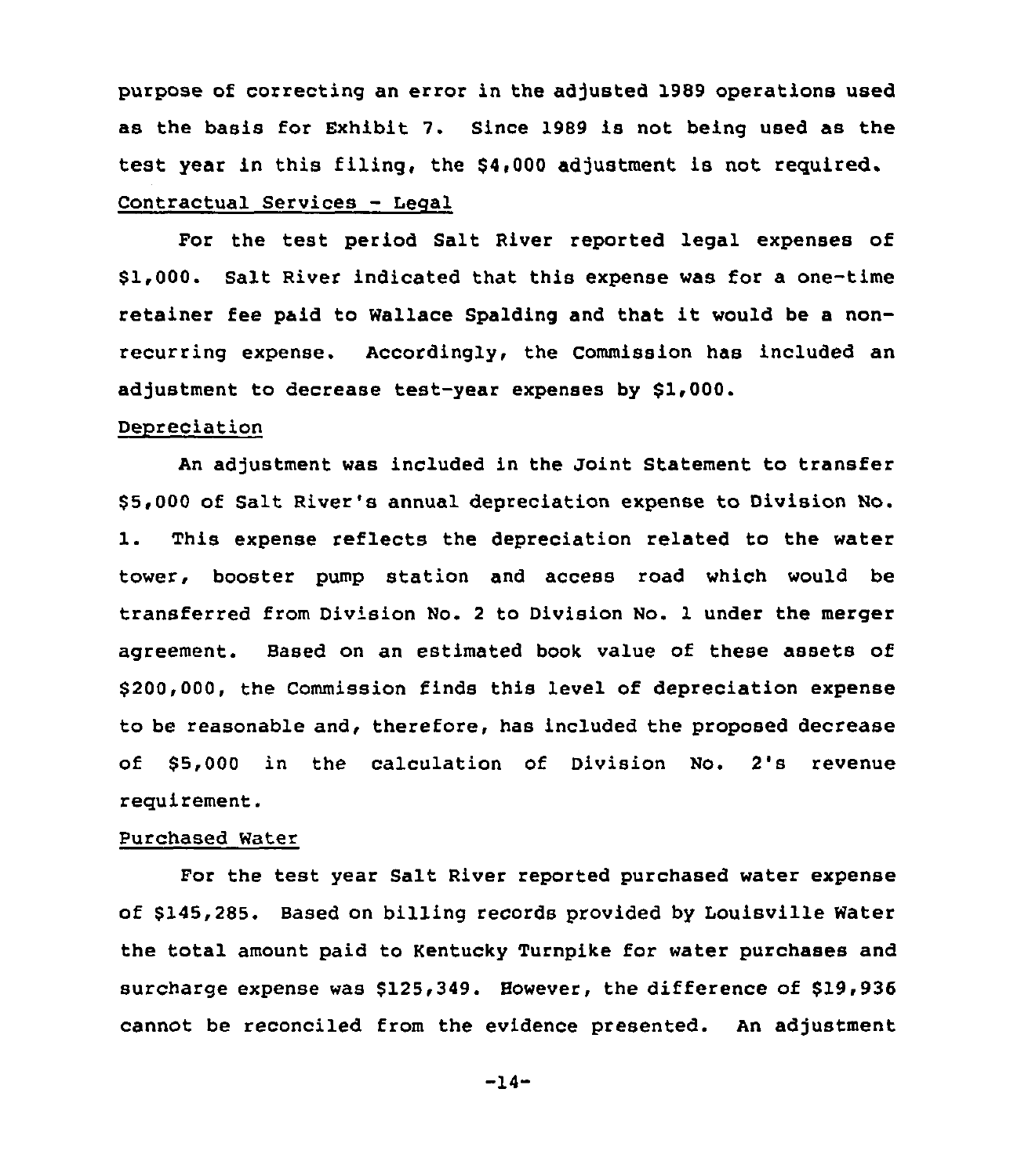has been included to decrease test-year expense by this amount. The Commission can find no justification for allowing the monthly surcharge expense of \$864 to be included in normalized operations; therefore, purchased water expense has been decreased by an additional \$10,368, infra.

### **Summary**

Based on the aforementioned adjustments, Division No. 2's test-year operations would appear as follows:

|                                      | Test Year | Commission<br>Adjustments | Test Year<br>Adjusted |  |  |
|--------------------------------------|-----------|---------------------------|-----------------------|--|--|
| Operating Revenues                   | \$507.962 | 3,389                     | \$511,351             |  |  |
| Operating Expenses                   | 364,036   | (51,009)                  | 313,027               |  |  |
| Operating Income                     | \$143,926 | 54,398                    | \$198,324             |  |  |
| Other Income                         | 9,996     | s                         | 9,996                 |  |  |
| Income Available for<br>Debt Service | S 153,922 | <u>\$54,398</u>           | <u>s 208,320</u>      |  |  |

#### REASSIGNMENT OF DEBT

As a component of the application for approval of merger, Salt River proposed to convey to Division No. 1 a water tank, a booster pump station, and an access road, along with the associated principal indebtedness owed to the Kentucky Infrastructure Authority. Although the Concerned Citizens did not specifically object to transferring these facilities and the associated debt, they did argue that Kentucky Turnpike should assume a greater portion of the costs of the North Project. However, Concerned Citizens' evidence does not reflect what amount is to be allocated to Kentucky Turnpike . The record reflects an estimate of between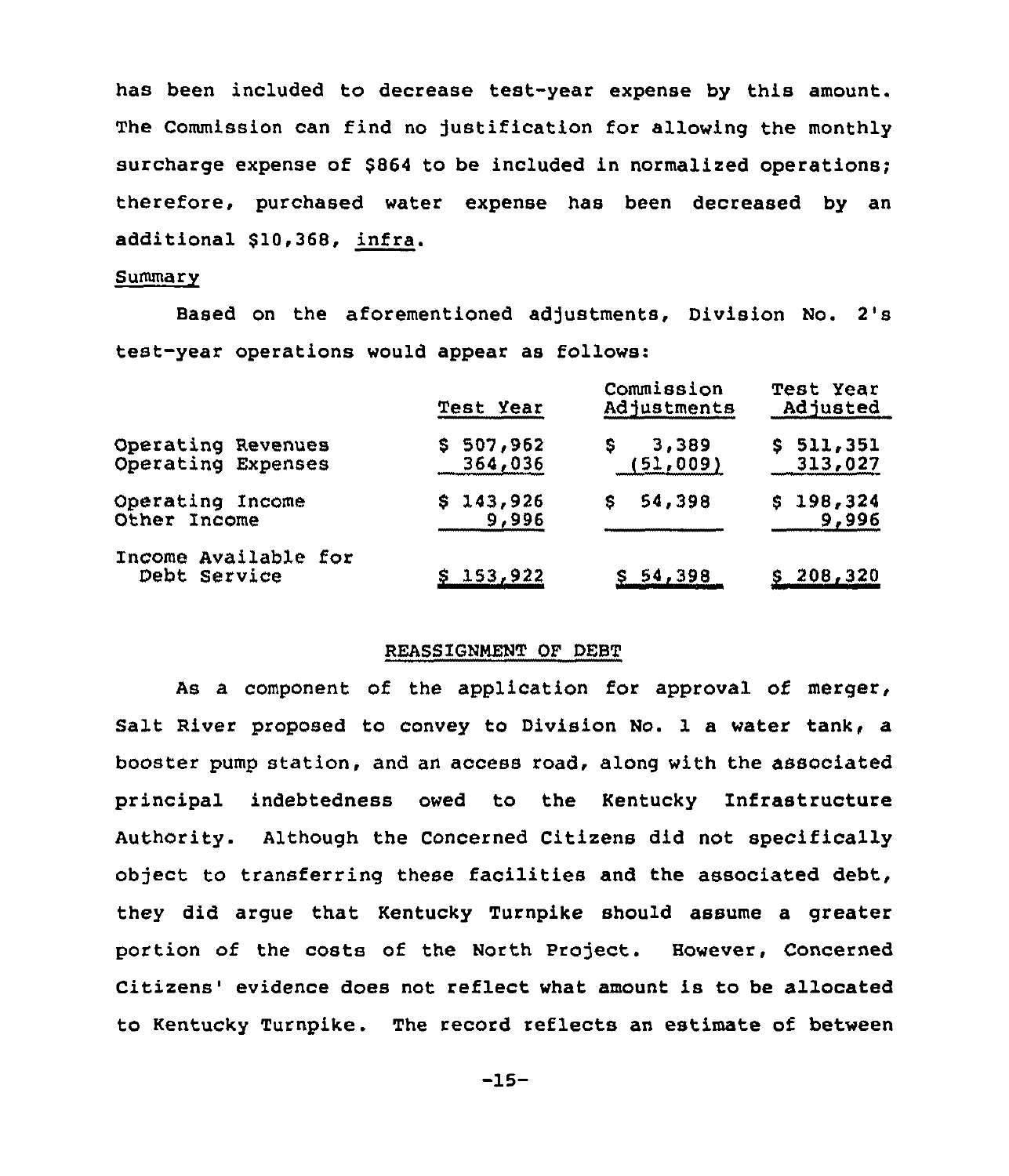47 and 60 percent benefit derived by Kentucky Turnpike from construction of this project.<sup>22</sup> But as an "estimate" does not meet rate-making criteria of known and measurable, the Commission must reject the Concerned Citizens' argument that a greater portion of this debt should be allocated to Kentucky Turnpike. It is in the best interest of the merged district to reassign only these assets and the associated debt to District No. 1. As a result, the debt service requirement included as a component of Division No. 2's revenue requirement has been calculated to reflect the reduced principal indebtedness.

Likewise, Division No. 1's annual debt service requirement has been increased to reflect the proposed indebtedness related to the assets to be acquired. Based on the amortization schedules, Division No. 1 will incur annual principal and interest payments of approximately \$23,922. The existing indebtedness of Kentucky Turnpike requires an average annual debt service payment of  $$92,604.<sup>23</sup>$  Therefore, the total average annual debt service requirement of Division No. 1 would be \$116,526.

## DEBT SERVICE COVERAGE 6 CALCULATION OF REVENUE REDUCTION

After consideration of the \$200,000 reduction in principal indebtedness, Division No. 2's average annual debt service would be

<sup>22</sup> T.E., Vol. II at 268-270.

<sup>23</sup> Kentucky Turnpike Audited Financial Statements, December 31, 1991 and 1990, at 8.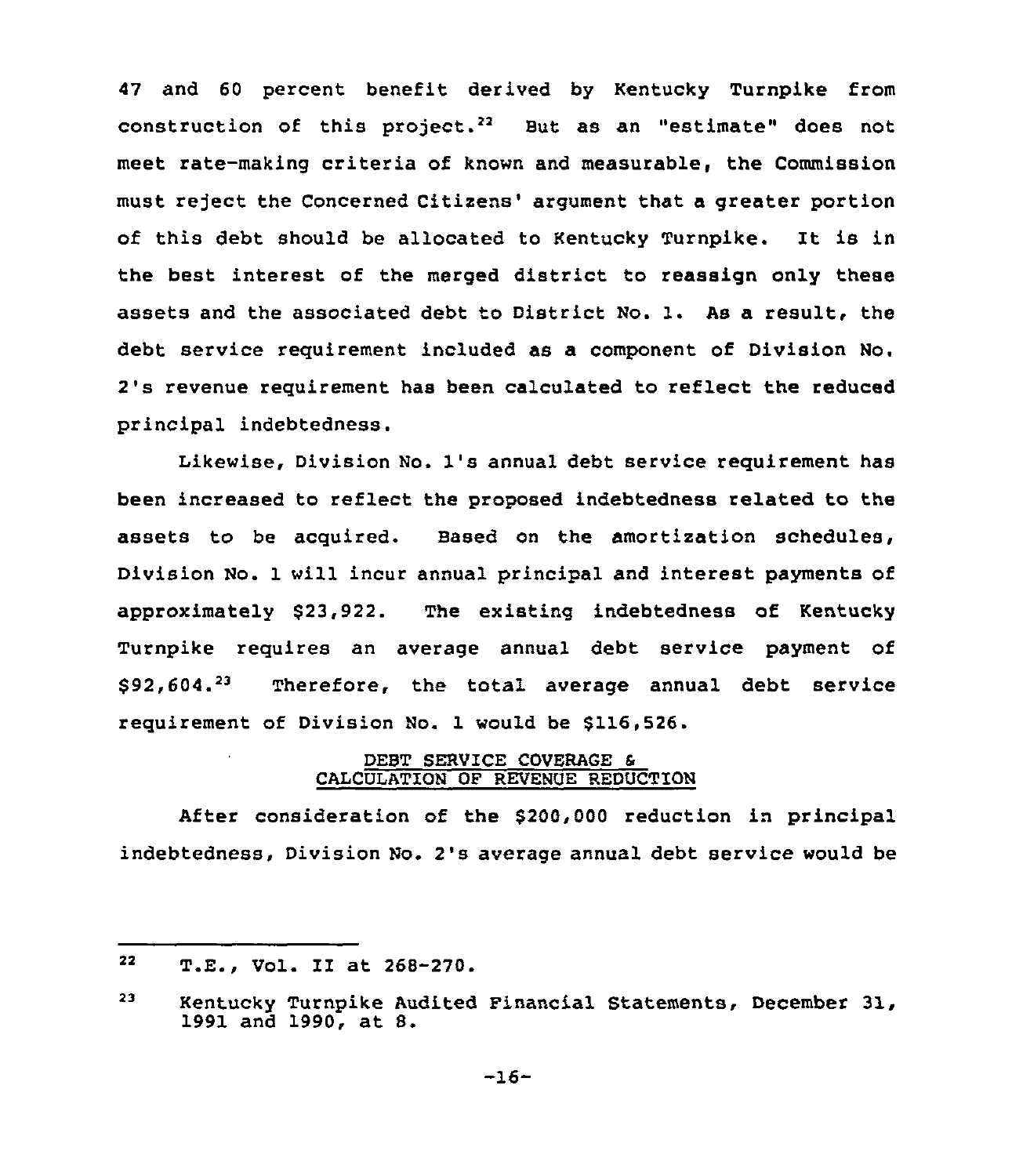s101.060.<sup>24</sup> The Commission has determined that a debt service coverage {"DSC") of 1.2x is necessary to allow Division No. <sup>2</sup> to meet its reasonable expenses and service its debt. Therefore, an allowance for a 20 percent DSC of \$20,212 has been included in the determination of Division No. 2's revenue requirement.

In summary, Division No. 2's rates should be adjusted to produce annual revenues from water sales of \$416,661, a decrease of 17.3 percent from normalized test-year revenues from water sales of \$ 503,710.

Salt River has proposed that any reduction in revenues granted be made retroactively effective as of April 1, 1992. No evidence, however, was presented to demonstrate that Salt River had sufficient reserves from which to refund monies under its proposal. To allow this utility, which has been plagued for years with financial problems, to place itself in a more precarious financial condition is not in the best interest of Salt River or its customers. Inasmuch as the revenue reduction granted is based upon an allocation of costs between two districts which will occur prospectively, any rate reduction should also be approved prospectively.

## RATE DESIGN

Salt River's current rate design consists of five increments ranging from a 2,000 gallon minimum to an over 25,000 gallon

 $-17-$ 

 $24$ Salt River Response to Order dated July 22, 1992, Item 7.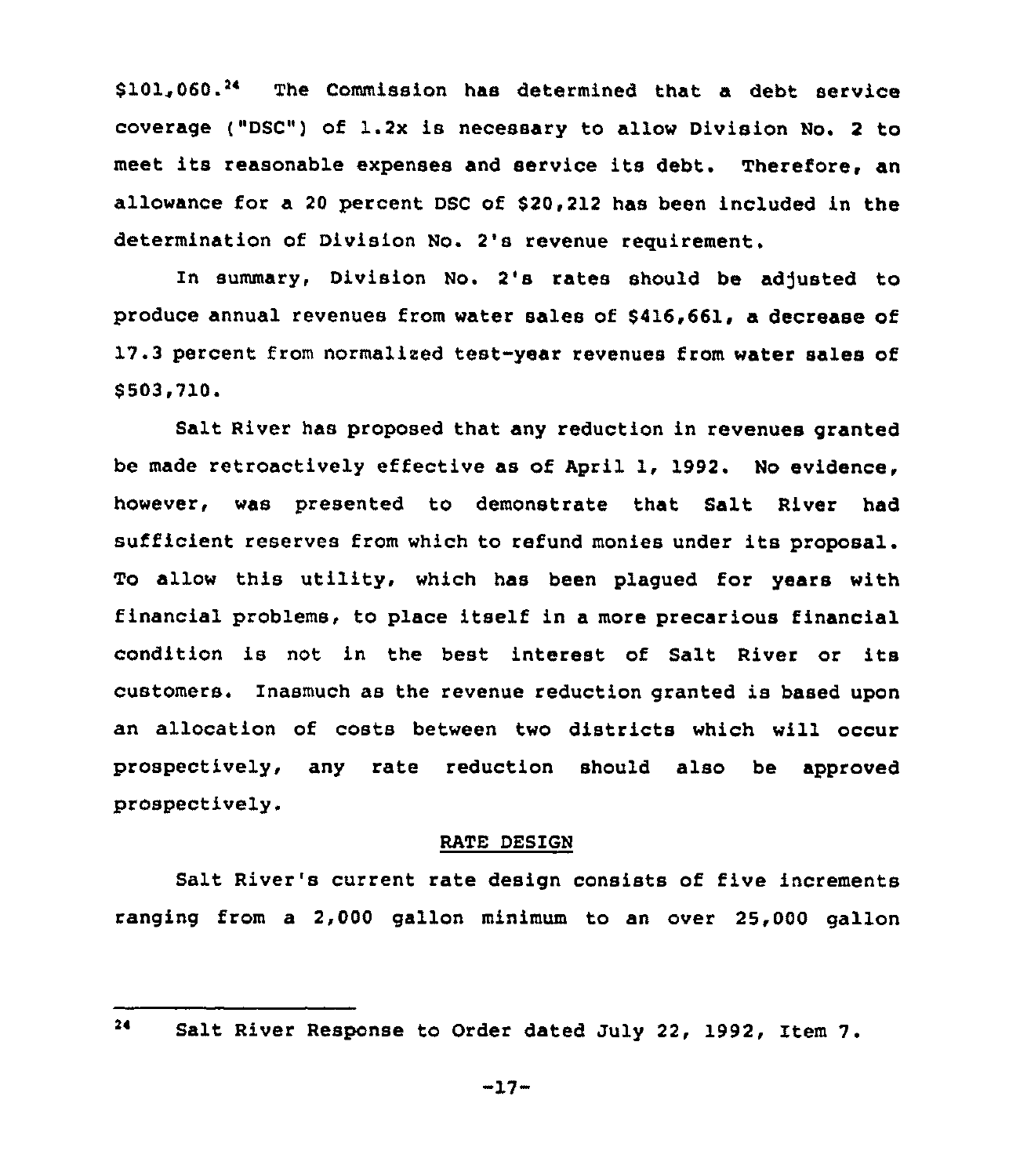increment. Salt River proposed to change its rate design by increasing the minimum usage allowance from 2,000 to 3,000 gallons.

Concerned Citizens argued that this change in rate design would provide a significant decrease to the customers who use 3,000 Co 5,000 gallons but would have an adverse impact on large volume users and those customers who use between 0 and 2,000 gallons.<sup>25</sup>

Using Salt River's proposed rate design, and allocating the decrease on an even percentage basis, each rate step would be decreased by approximately 7 percent, while using Salt River's current rate design each rate will decrease approximately 17 percent, based on the determined revenue requirement. <sup>A</sup> customer who used 2,000 gallons or less would receive a decrease of 7 percent, while a customer who used 3,000 gallons would receive a decrease of 29 percent. Since customers who use 3,000 gallons were moved to the minimum usage increment, the 3,000 gallon usage level would receive the greatest decrease. As usage increases, the percentage amount of the decrease is less. For example, a customer who used 20,000 gallons would receive a decrease of 12 percent while a customer who used 100,000 gallons would only receive a decrease of 8 percent.

We find that Salt River's proposal to change its rate design should be denied. No cost-of-service study was performed in this case; thus, there is no basis for decreasing certain usage levels by a greater amount than other levels. Each rate has been

25 T.E., Vol. I at 180-183; Joint Brief at 9.

-18-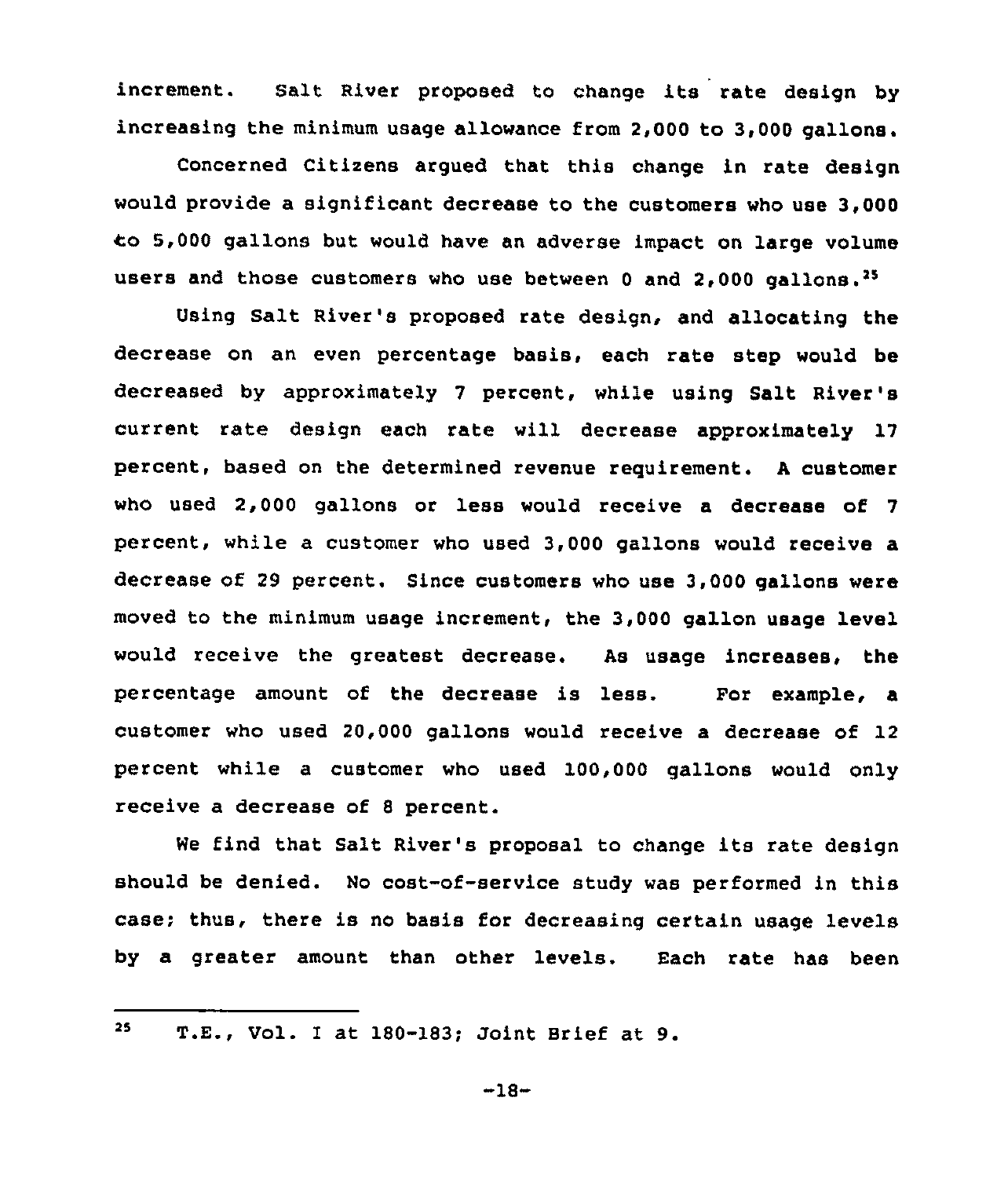decreased by approximately 17 percent which is the decrease granted in this case. An adjustment of <sup>4</sup> cents per 1,000 gallons has been added to the rates granted to reflect a purchased water adjustment granted in Case No.  $93-023.^{26}$  Based on this adjustment and the decrease granted, the average bill based on 5,000 gallons will decrease from \$31.20 to \$26.02 or 16.6 percent. The minimum bill for 2,000 gallons or less will decrease from 616.38 to \$13.63.

### SUBSEQUENT REPORTING

The districts represent that the operating expenses of the merged entity would be maintained in one set of books.<sup>27</sup> The Commission agrees that records should be maintained as one entity with the ultimate goal being that of a unified rate structure. However, the Commission emphasizes that both revenues and expenses should be recorded in such <sup>a</sup> manner that it can be readily determined with which division they are associated. In addition, when shared expenses are allocated, the amounts and method of allocation to each division should be clearly indicated.

To ensure that the records are being maintained in accordance with the above reguirements, the Commission will informally review the merged district's records in approximately <sup>6</sup> months for compliance. After the merged district has operated for a year or more, the Commission will initiate a formal investigation to determine if any further adjustment in rates is necessary.

<sup>26</sup> Case No. 93-023, The Purchased Water Adjustment of Salt River Water District.

 $27<sub>2</sub>$ Joint Brief at 15-17.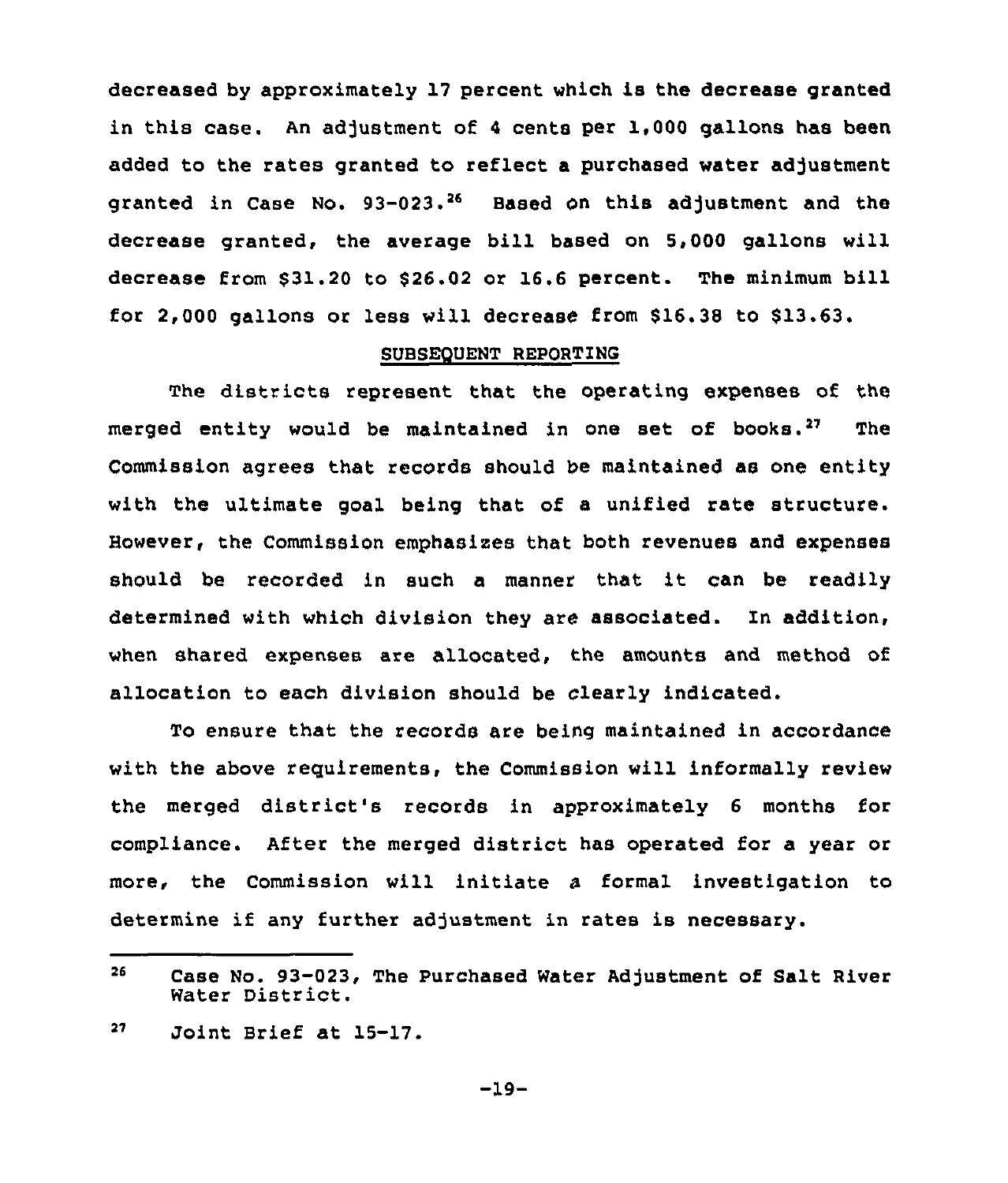### FUTURE CONSTRUCTION 6 FINANCING

Upon filing its first construction, financing, or rate case, the merged district shall file a comprehensive plan for refinancing and consolidating all outstanding debt. Consideration should be given to exercising the option to purchase agreed to as a modification of the lease agreement, if Division No. 1 has retained funds sufficient to do so and if, in the opinion of the Commissioners, it is prudent to do so.<sup>28</sup> The consolidation of outstanding bonded indebtedness is a major step toward unified rates for the merged district and every effort should be made to achieve this goal as soon as possible.

### VERIFICATION OF BILLED AMOUNTS

In reviewing the usage of Kentucky Turnpike's customers and billed amounts by Louisville Water, questions arose as to whether Kentucky Turnpike's customers were being billed correctly and whether each meter was assessed the correct surcharge. The service size shown on the billing register did not always correspond to the surcharge billed to that connection. It was determined that at least part of the surcharge amounts in question were correct and the service size was shown incorrectly.<sup>29</sup>

Concern was also raised regarding the actual billed amounts. Louisville Water bills Kentucky Turnpike customers on a bimonthly basis and the amount calculated by subtracting the prior meter

<sup>28</sup> Supplemental Response of Kentucky Turnpike to Commission Order dated September 10, 1992, Response filed September 24, 1992.

<sup>29</sup> T.E., Vol. II at 200-204.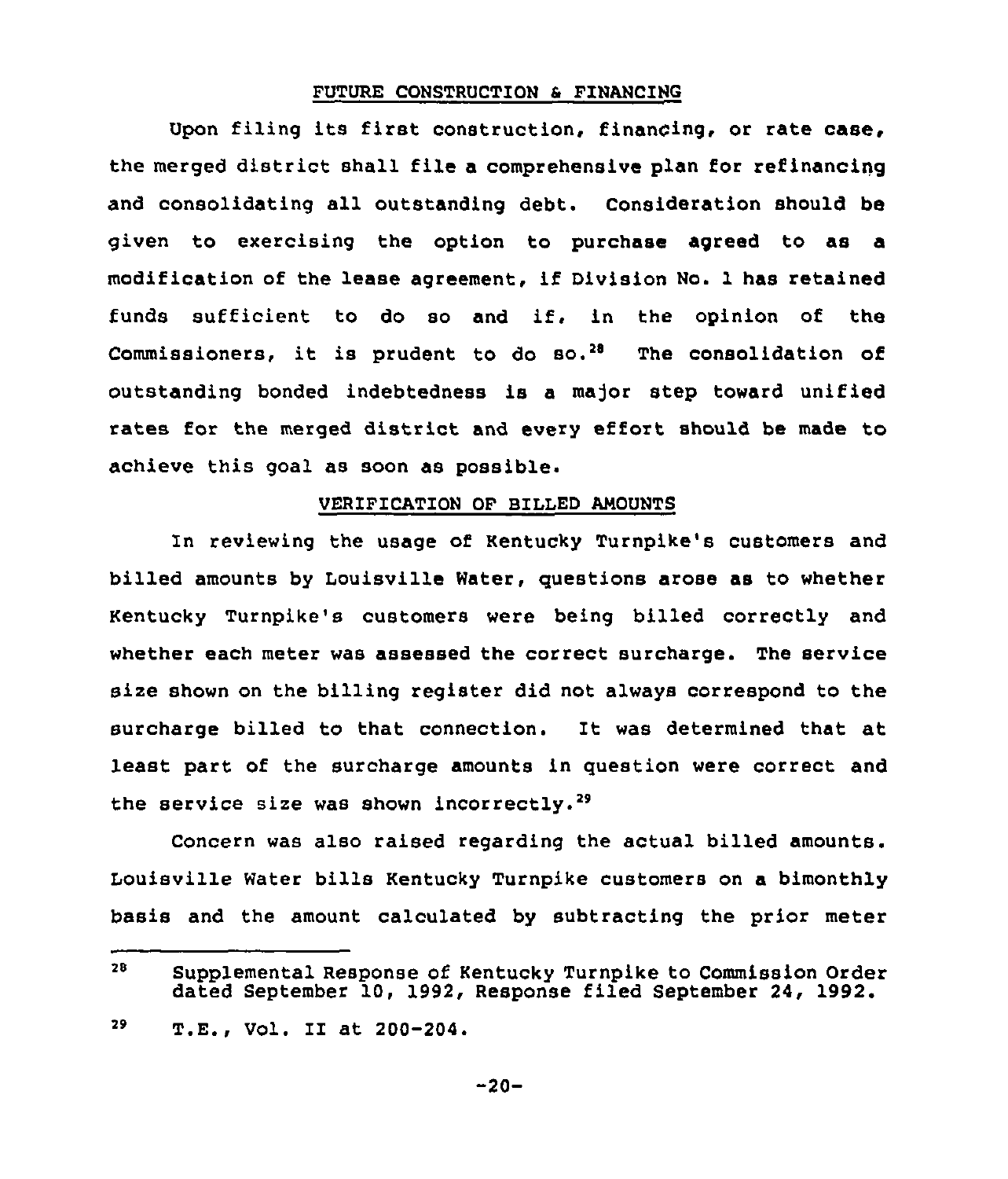reading from the current meter reading did not always correspond to the current usage shown and billed. Nr. Heitzman of Louisville Water could not explain this discrepancy at the hearing.<sup>30</sup> Water provided a corrected billing register for the same time period after the hearing.

The Kentucky Turnpike Chairman, Nr. Burke, stated that Kentucky Turnpike Commissioners did not review Louisville Water billing registers to verify usage and amounts billed to each customer. $<sup>31</sup>$  After reviewing the registers, Mr. Burke agreed that</sup> discrepancies did in fact exist and that an explanation was in order.<sup>32</sup> The Commission has reviewed the corrected billing registers submitted by Louisville Water and has determined that discrepancies still exist.<sup>33</sup> The Commission advises Mr. Burke that it is the responsibility of Kentucky Turnpike to review all billing registers provided by Louisville Water to verify that its customers are correctly billed. Kentucky Turnpike should immediately request from Louisville Water all future billing registers reflecting consumption and amounts billed to its customers and verify that customers are being charged correctly.

<sup>30</sup> Id.

<sup>31</sup> T.E., Vol. III at 199.

<sup>32</sup> T.E., Vol. III at 207.

<sup>33</sup> Acct.Nos. 248 01 through 568 01 on the reqister submitted October 5, 1992, reflects consumption of 1,211; however, the corrected reqister submitted December 28, 1992, reflects consumption of 921, a difference of 290. In addition, Salt River is not reflected on the revised billing registers.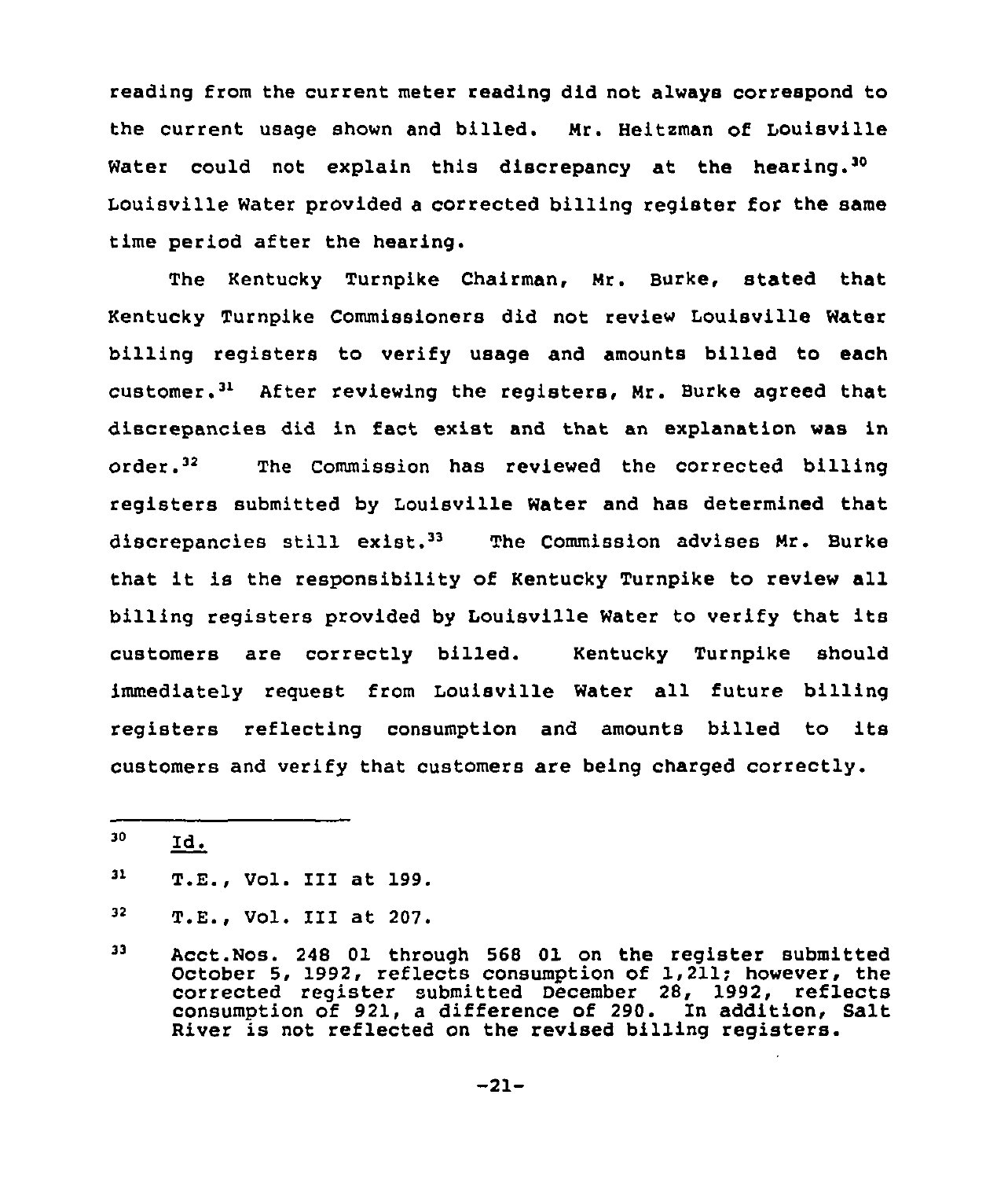### FUTURE EXTENSIONS

Kentucky Turnpike's long range, or "20 year," operational plan was discussed. Nr. Surke testified that the plan is in the process of being updated by including the entire unserved portion of the district in the plan for system expansion.<sup>34</sup> The districts maintain that areas currently without water service will be served more quickly and expeditiously as a result of the merger.<sup>35</sup> There will be construction and maintenance costs associated with serving new customers not covered under the Louisville Water lease agreement. These costs should be borne by both divisions subject to review and approval by the Commission. No evidence has been presented that Louisville Water will maintain new extensions outside existing Kentucky Turnpike boundaries once the merger occurs. As Louisville Water is not regulated by this Commission and the terms of the lease agreement received our prior approval, the Commission is without authority to require Louisville Water to make or service extensions. It would be unfair to the customers outside the area presently served by Louisville Water to pay Division No. 1 rates while the maintenance and other expenses related to that service are borne by Division No. 2. Each new customer should be charged rates depending upon the division in which the customer resides as opposed to rates of the division from which service is received.

<sup>34</sup> T.E., Vol. III at 154.

 $35<sub>1</sub>$ T.E., Vol. I at 50-51; Vol. II at 13, 70-71.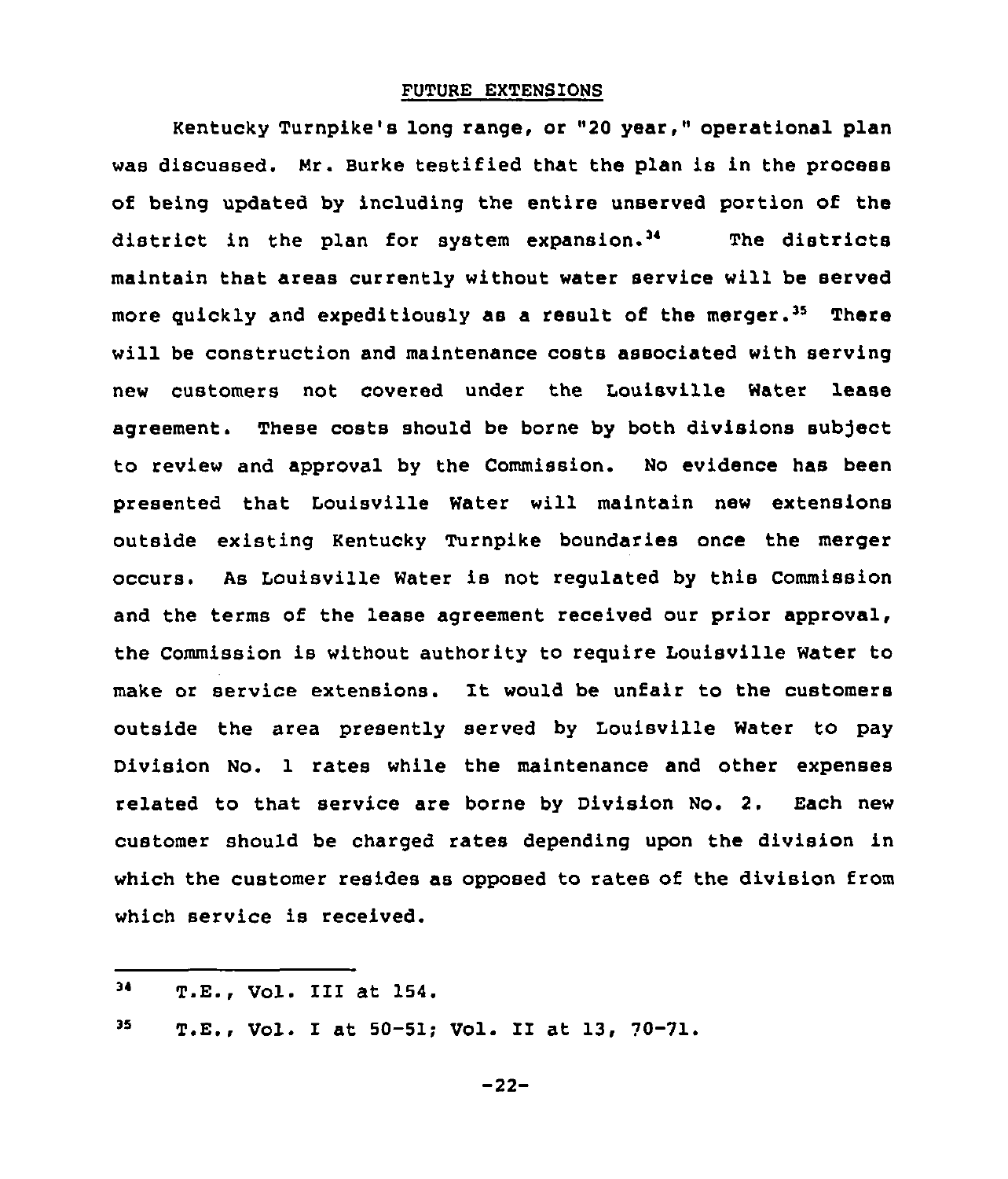### **SURCHARGE**

In Case No. 90-143, the Commission approved a water purchase agreement between Salt River and Kentucky Turnpike wherein Kentucky Turnpike would transport water supplied by Louisville Water to Salt River. Salt River constructed and paid most of the costs to build the line used to connect its system to Louisville Water facilities. However, because the lines connecting Salt River to Louisville Water are within the boundaries of Kentucky Turnpike's service area, a surcharge of \$<sup>864</sup> per month is currently being charged to Salt River by Kentucky Turnpike.

Mr. Burke stated that Kentucky Turnpike had made cross connections on the line for the purpose of. increasing volume, stabilizing lines and decreasing water handled.<sup>36</sup> Due to the merger of the two entities, we will no longer consider Salt River a customer of Kentucky Turnpike. Accordingly, Division No. 2 should not be required to pay Division No. 1 the \$864 monthly surcharge and the water purchase contract between them should be modified to that extent.

#### KENTUCKY TURNPIKE TARIFF PILING

Kentucky Turnpike does not have a current tariff on file with the Commission. Mr. Burke testified that he thought Kentucky Turnpike had complied with Commission regulations but now xealises rurnpike had complied with Commission regulations but now realizer<br>that required filings have not been made.<sup>37</sup> The districts state

 $36<sub>1</sub>$ T.E., Vol. III at 225-226.

 $37<sub>z</sub>$ T.E., Vol. III at 49-51.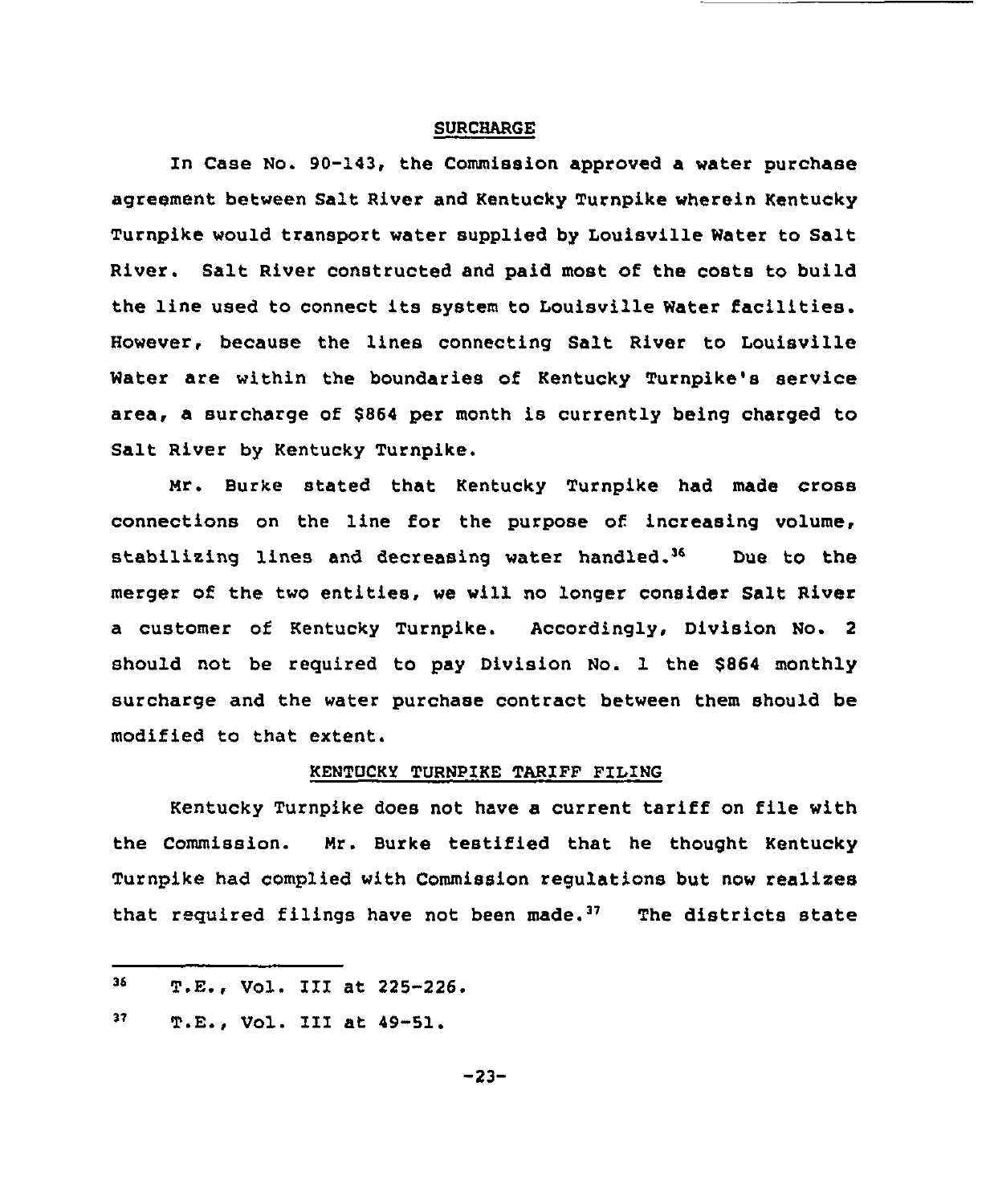that one benefit of the merger accruing to Division No. 1 will be Salt River's knowledge of Commission regulations and the steps necessary to make filings and otherwise comply with Commission regulations.'8 The Commission places Division No. 1 on notice that it will not tolerate such noncompliance in the future and that it will be required to maintain <sup>a</sup> current tariff and make all other necessary filings with the Commission as set out in the Commission's rules and regulations. Within 30 days from the date of this Order, Kentucky Turnpike should file a revised tariff with the Commission. The tariff should reflect all regulations and charges of Kentucky Turnpike as well as all regulations and charges of Louisville Water. At such time as Louisville Water increases any charge to Division No. 1. customers, the change should be reflected in an updated tariff filing.

The Concerned Citizens set out differences between Commission regulations and Louisville Water regulations and the fact that Kentucky Turnpike had not filed a tariff with the Commission each time Louisville Water increased the rates charged to Kentucky Turnpike customers.<sup>39</sup> While there are noticeable differences in Louisville Water regulations and the Commission's regulations, the Commission has not received a complaint from any Kentucky Turnpike customer based on these differences. In most cases, the technical requirements under Louisville Water standards are higher than those

<sup>38</sup> T.E., Vol. II at 91.

<sup>39</sup> Concerned Citizens Brief at 4-7.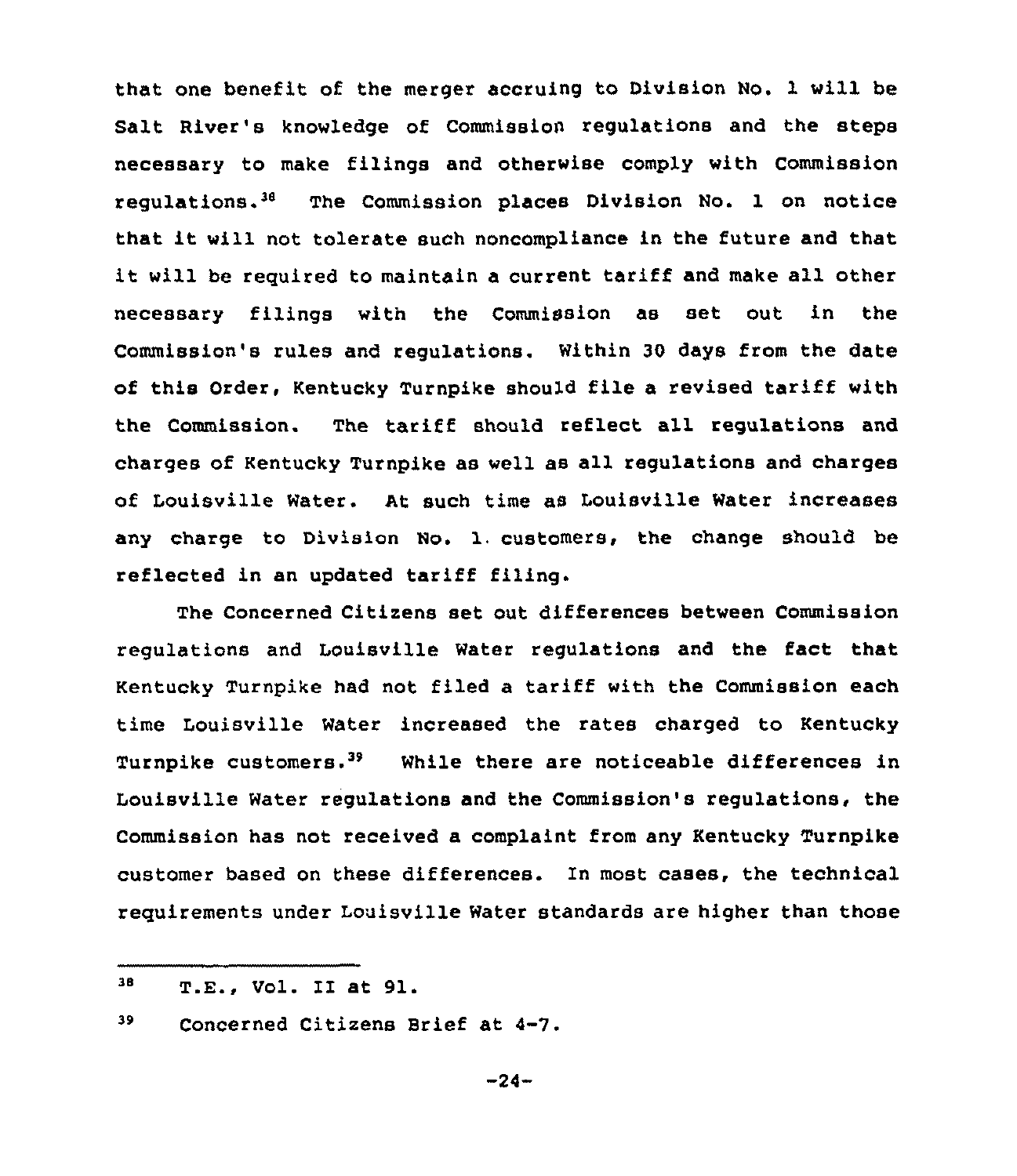set by the American Water Works Association and adopted by this Commission. Therefore, technical requirements for constructing and operating a water distribution system are more than being met through the requirements of the Louisville Water lease agreement. To the extent other Louisville Water "policies" are not consistent with existing regulations, Kentucky Turnpike is required by law to comply with the Commission's existing regulations.

### TARIFF REVISIONS

Salt River proposed to revise its current tariff<sup>40</sup> to require any new water main extension to use tracer tape. The use of tracer tape is encouraged as the most expedient means to locate water lines. Salt River also proposes that "in the event a major water main extension is funded in part by contributions of Salt River Water District customers, any future customers seeking service from that extension shall pay a pro-rata portion of the initial investment."<sup>41</sup>

Upon review of the proposed tariff language, the Commission finds that the revisions should be approved. Division No. 1's tariff should also provide that any extensions and subsequent reimbursements or payments shall be made in compliance with 807 KAR 5:066, Section 12, Extension of Service.

41 Id.

<sup>40</sup> Petitioners Witness List and Exhibits at 2.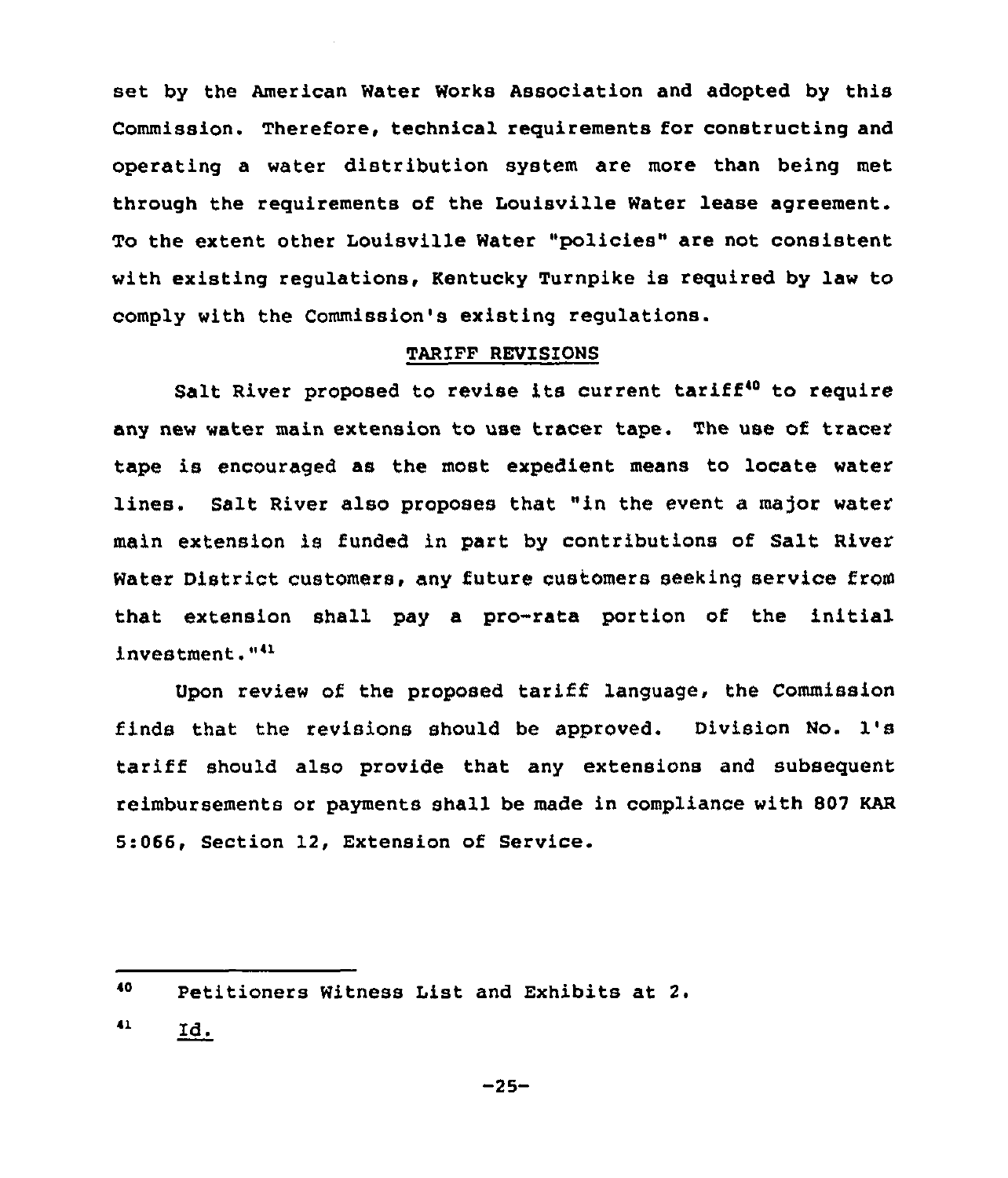### CONCERNED CITIZENS

Concerned Citizens maintain that it is not in the public interest for Mr. Burke to serve as a commissioner because he is mayor of Hebron Estates." The Commission does not have the statutory authority to remove Mr. Burke from either office, if in fact the office of water district commissioner and mayor are incompatible. Concerned Citizens first asserted that the Commission could remove Mr. Burke as a water district commissioner pursuant to KRS 74.020(2) and KRS  $65.007.^{43}$  KRS 74.020(2) provides that water district commissioners may be removed from office as provided by KRS 65,007. KRS 65,007 provides that water district commissioners may be removed by the "appointing authority." The Commission is not statutorily empowered to appoint water district commissioners in the first instance and, thus, this statute is inapplicable.

Concerned Citizens further argue that the statutes supra authorize the Commission to remove Mr. Burke from office because Kentucky Turnpike rents office space in a facility owned by Mr. Burke.<sup>44</sup> While the Commission will closely scrutinize any lessthan-arms-length transactions, Mr. Burke's removal is still inappropriate under the cited authority. This question may well be

43 Concerned Citizens Brief at 10.

 $42<sub>2</sub>$ Concerned Citizens Brief at 10. T.E., Vol. III at 59-62.

<sup>44</sup> T.E., Vol. III at 64-69.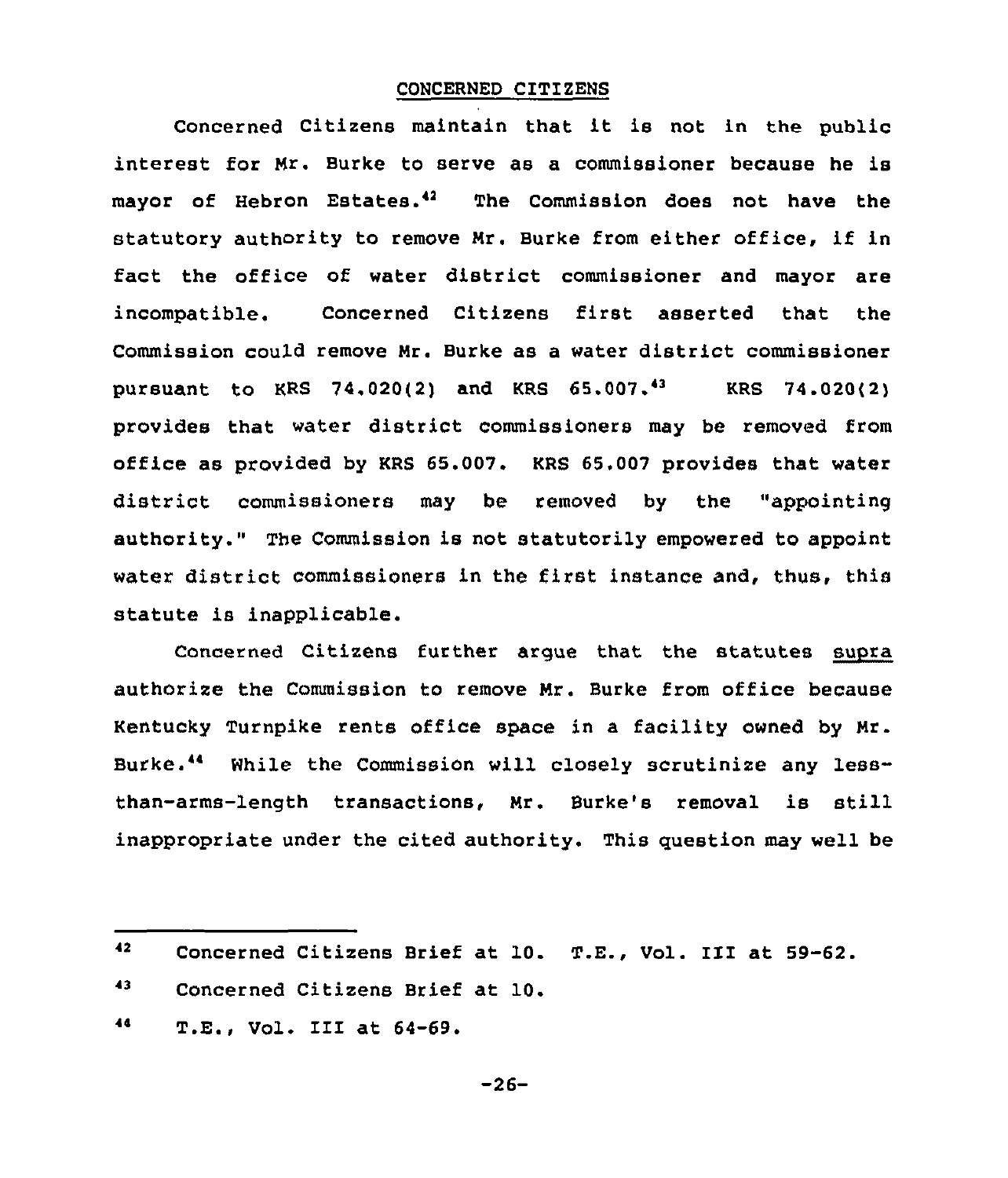moot as the record reflects that the merged district will seek other office space.<sup>45</sup>

Concerned Citizens argued, apparently in the alternative, that if the Commission lacked the statutory authority to remove Mr. Burke from office, the Commission should instead deny the merger if Mr. Burke remains as a commissioner of the newly merged district.<sup>46</sup> Concerned Citizens' assertions are based in part upon the fact that Mr. Burke has "dominated politics" in Bullitt County for <sup>a</sup> number of years. If ever there was an argument seeking to sacrifice the public interest upon the altar of politics, this surely is it.

Concerned Citizens presented two witnesses who advocated that Kentucky Turnpike should pay a greater portion of the Kentucky Infrastructure Authority debt related to construction of the North Project. This debt was approved and a Certificate of Public Convenience and Necessity was issued for this project in Case No. 10181.<sup>47</sup> No concrete evidence was presented to demonstrate that circumstances have changed warranting a reversal of past Commission findings and Orders relating to this project. The Commission

<sup>45</sup> T.E., Vol. II at 92-93.

<sup>~</sup>6 Concerned Citizens Brief at 9-10.

<sup>47</sup> Case No. 10181, The Application of Salt River Water District, of Bullitt County, Kentucky, for Approval of Construction, Financing and Increased Rates. The North Project involved construction of a water main from Salt River's service territory to a point of connection with Louisville Water<br>facilities. The water main ran through Kentucky Turnpike's<br>service territory and Kentucky Turnpike contributed service territory and Kentucky Turnpike contribute approximately \$326,000 toward construction of the line.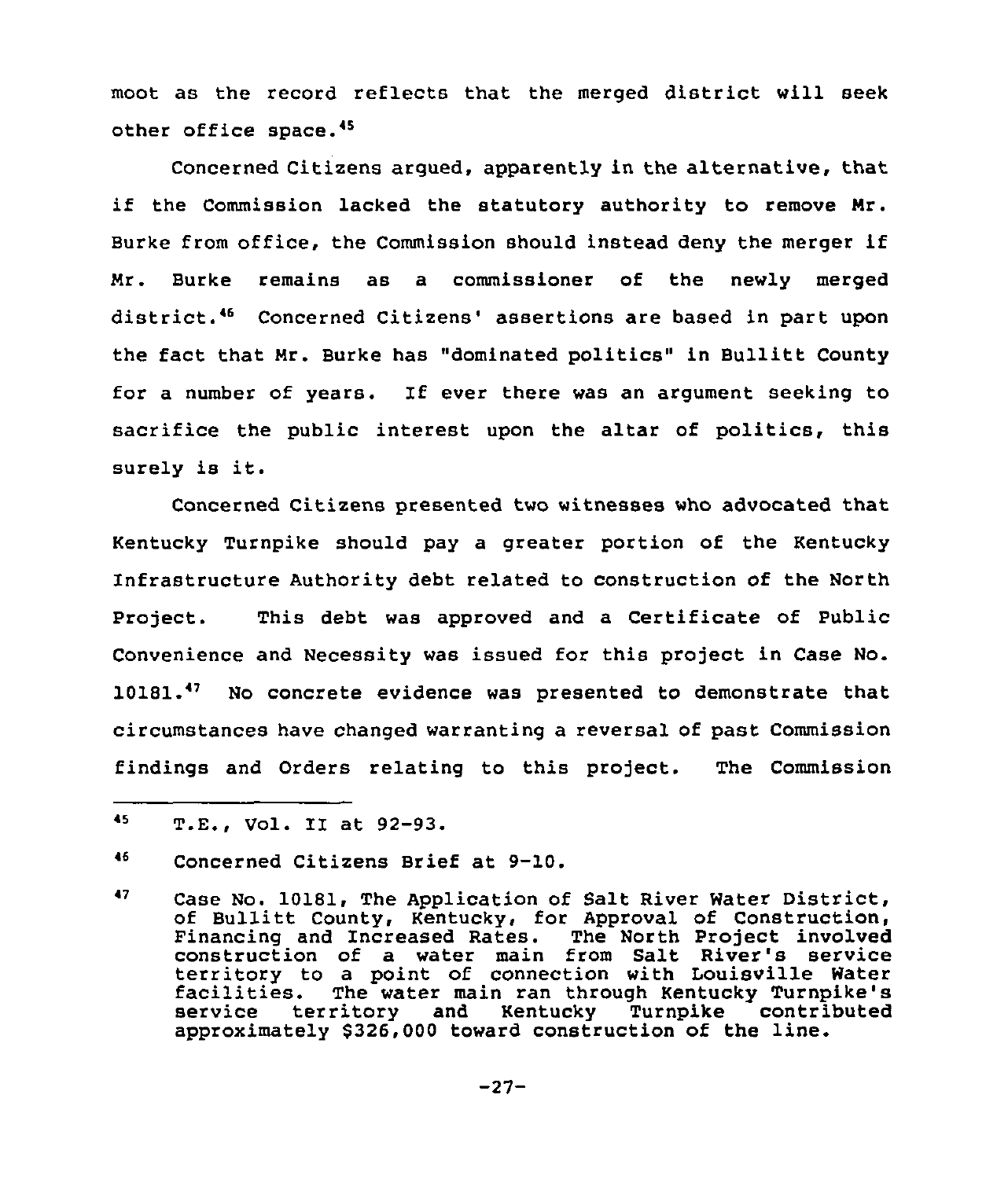should not reallocate any portion of that debt to the detriment of the ratepayers who did not incur it. Furthermore, Concerned Citizens presented no legal basis or authority upon which the Commission could rely and abrogate the contractual obligations between the district and its current bondholders. The Commission therefore lacks any basis upon which to undertake reallocation of the original debt for the North Project.

### CITY OF SHEPHERDSVILLE

Throughout this proceeding the City of Shepherdsville and Concerned Citizens have expressed a desire for the Commission to split the customer base of Salt River into those customers who reside within the city limits of Shepherdsville and those who do not. Concerned Citizens and the City requested the Commission "allow" Shepherdsville to acquire the 800 or so Salt River customers who reside in the city limits." Shepherdsville has cited no legal authority which would allow the Commission to dissolve a water district and allocate the customers in the manner suggested.

Throughout this proceeding the Commissioners of both districts have exhibited a cooperative attitude and have expressed their desire to work together to provide water service in Bullitt County. In light of past differences, litigation and personality conflicts this is an enormous step toward achieving a viable county-wide water system. We applaud their efforts. In order to completely

<sup>48</sup> T.E., Vol. II at 327-328.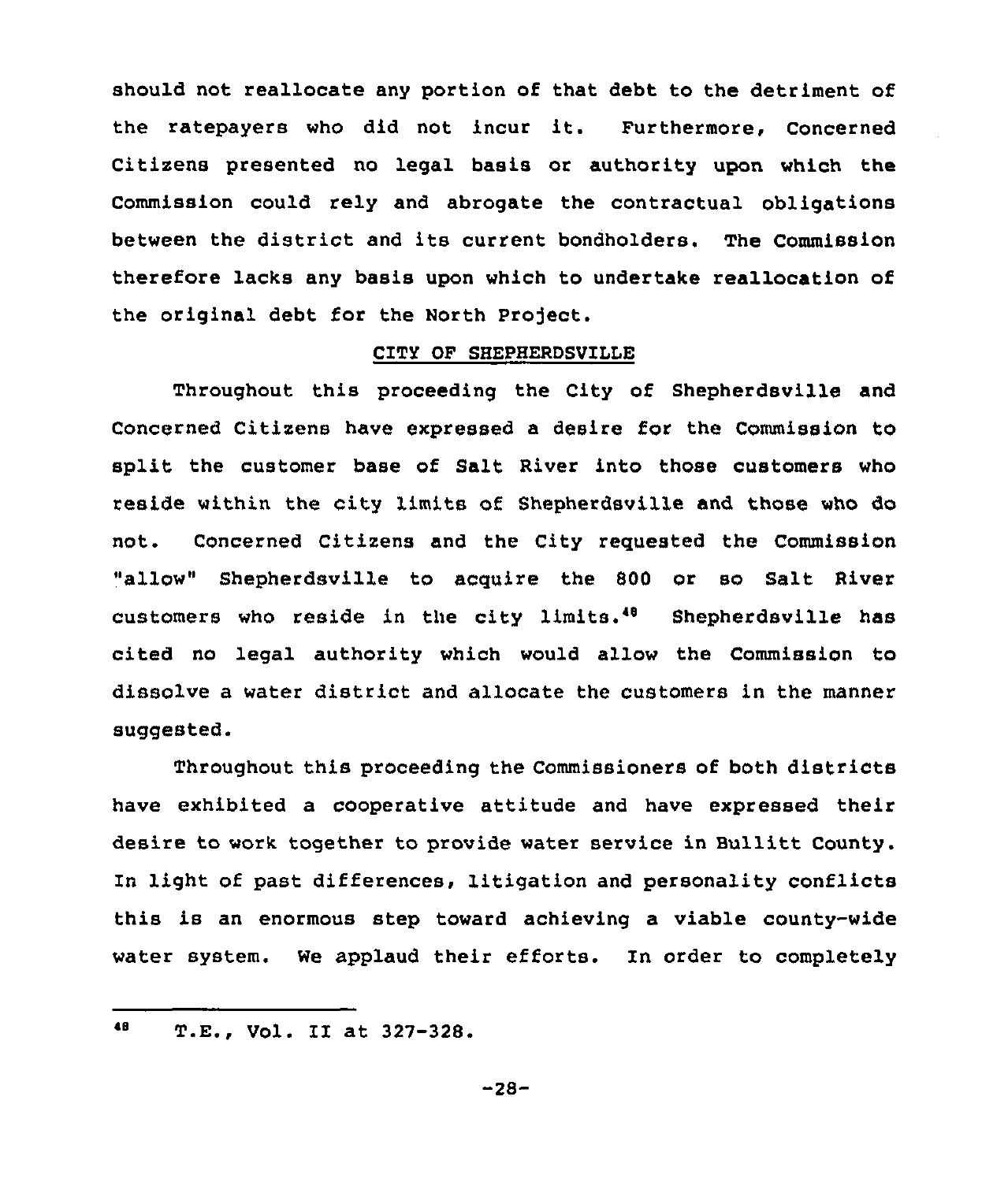merge the two districts into one operating unit, it is imperative that these parties continue to work together for the benefit of the residents of Bullitt County.

IT IS THEREFORE ORDERED that:

1. The financial, managerial and technical expertise to continue to provide reasonable service to the customers of Bullitt County having been demonstrated by the districts, the merger as proposed by them is in the public interest and is hereby approved, subject to the modifications contained in this Order. All closing documents prepared and executed by the parties to effectuate this merger shall be filed with this Commission within 30 days of the date of closing.

2. The rates proposed by Division No. <sup>2</sup> are hereby denied. The rates contained in the Appendix to this Order, which is attached hereto and incorporated herein, are the fair, just and reasonable rates to be charged by Division No. <sup>2</sup> for service rendered on and after the date of closing.

3. Within <sup>30</sup> days from the date of closing, Division No. <sup>2</sup> shall file its revised tariff setting out the rates approved herein.

4. The surcharge assessed to customers of Division No. 1 and the agreement to charge rates set by Louisville Water received Commission approval in Case No. 4702 and no change is made herein. However, within 30 days from the date of this Order, Division No. 1 shall file a revised tariff with the Commission reflecting the

 $-29-$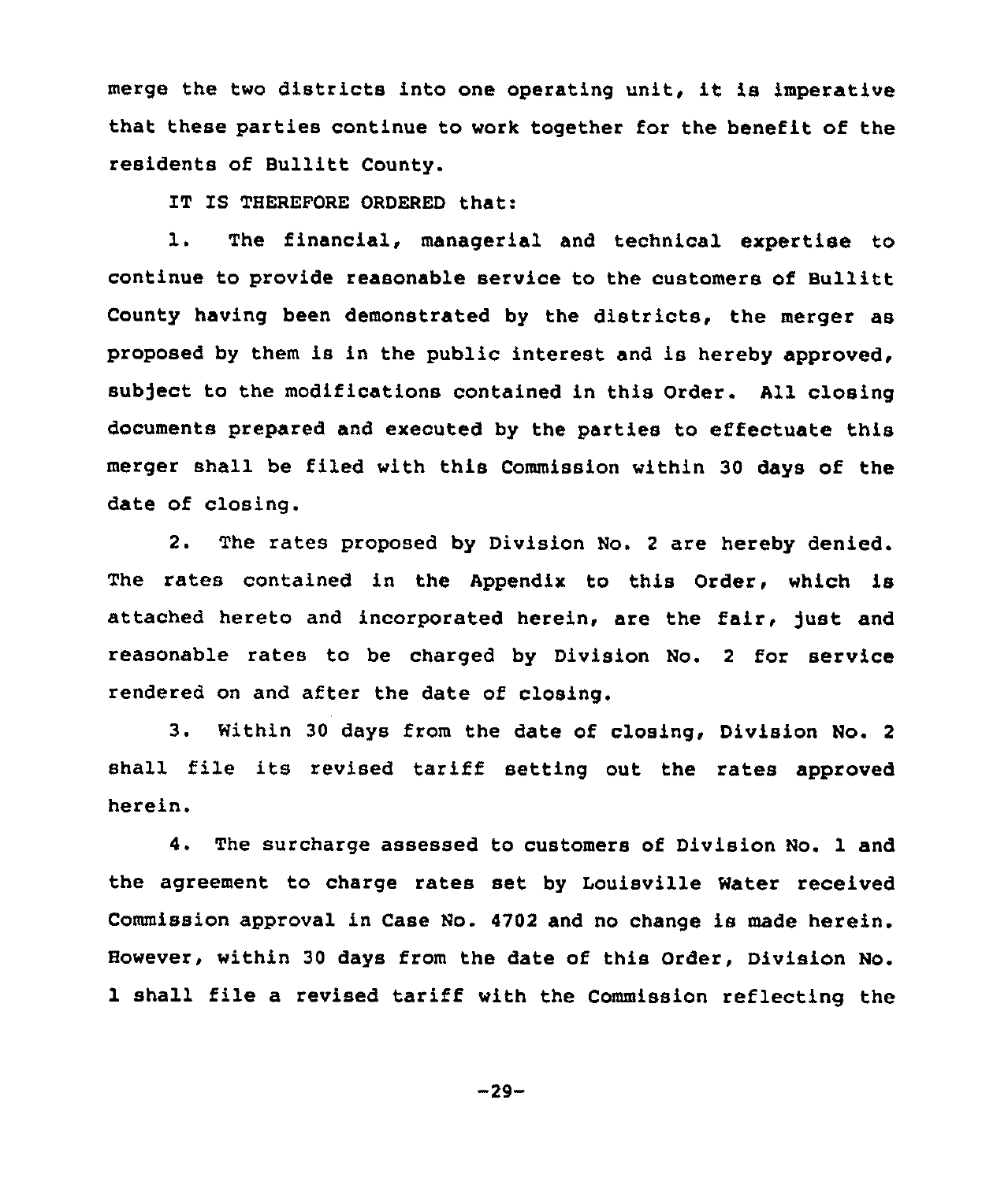rates, regulations and conditions of service of Division No. 1 as well as all applicable rates and regulations of Louisville Water.

5. The Water Purchase Contract between Division No. 1 and Division No. <sup>2</sup> be and it hereby is modified to the extent that Diviaion No. 1 shall cease charging the \$864 surcharge to Division No. <sup>2</sup> on and after the date of closing.

6. The assumption and creation of a \$200,000 liability on the books of Division No. 1 is for a legitimate purpose, is necessary and appropriate for the proper performance of its service to the public and will not impair its ability to perform that service and is, accordingly, approved.

7. Within <sup>7</sup> months of the date of closing, Divisions No. 1 and No. <sup>2</sup> shall file with the Commission a combined operating statement reflecting revenues collected and expenses allocated for the first six months of operation.

8. Within 12 months of the date of closing, Divisions No. 1 and No. <sup>2</sup> shall file with the Commission a preliminary plan to gradually effectuate operation as a merged unit and phasing out the lease agreement with Louisville Water. Said plan shall include those items delineated in this Order and may at the option of Divisions No. 1 and No. <sup>2</sup> include an application for a retail rate adjustment.

9. The tariff revisions proposed by Division No. <sup>2</sup> be and they hereby are approved effective with service rendered on and after the date of this Order. Division No. 2 shall within 30 days

 $-30-$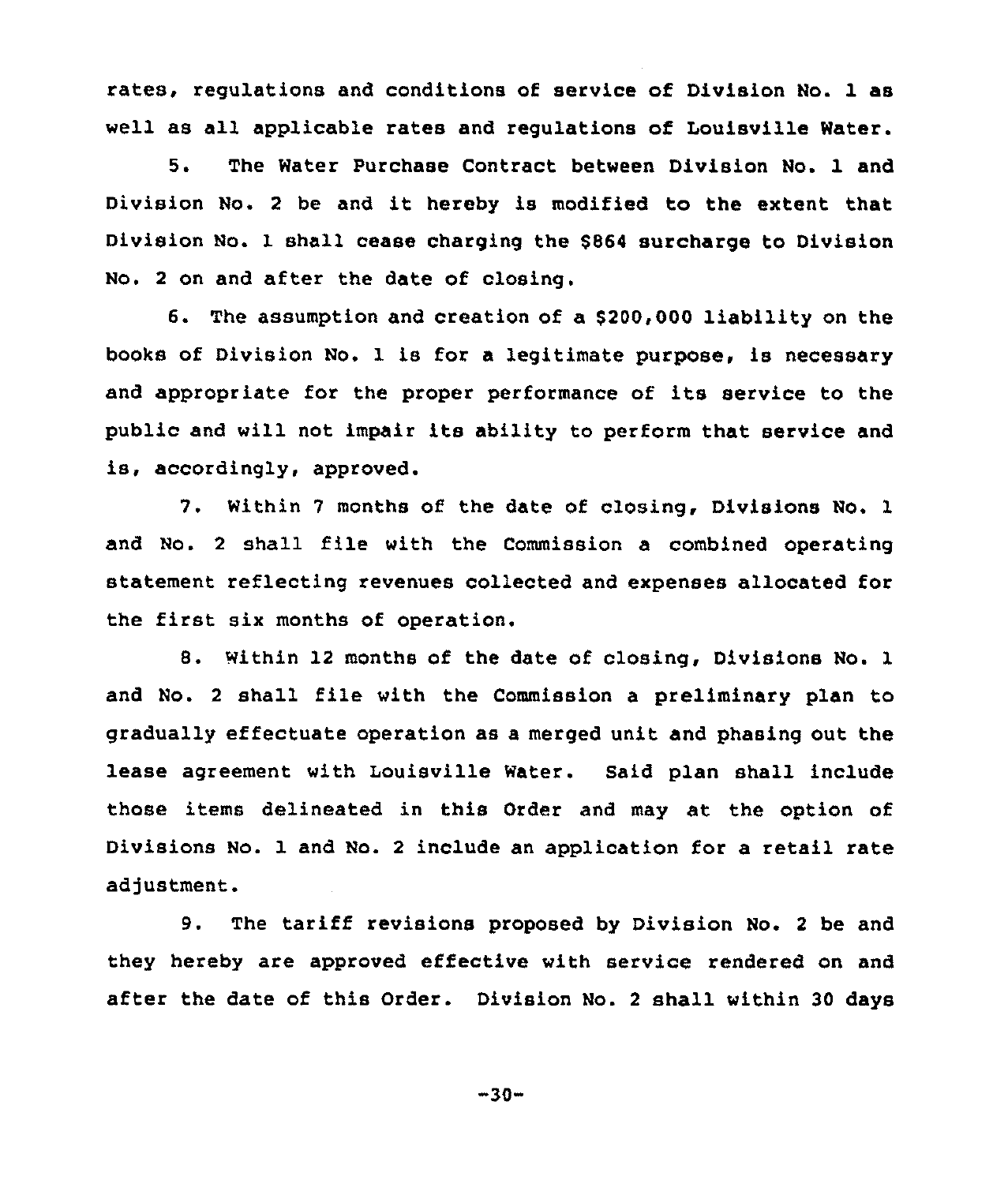from the date of this Order file its revised tariff setting out the revisions approved herein.

Done at Frankfort, Kentucky, this 10th day of February, 1993.

SE<br>2...<br>1an PUBLIC SERVICE COMMISSION  $\sqrt{2}$ Chairman Vice Chairman Cdmmlssione

ATTEST:

 $\mathcal{L}_{\mathcal{L}}$  $\rightarrow$ 

Executive Director